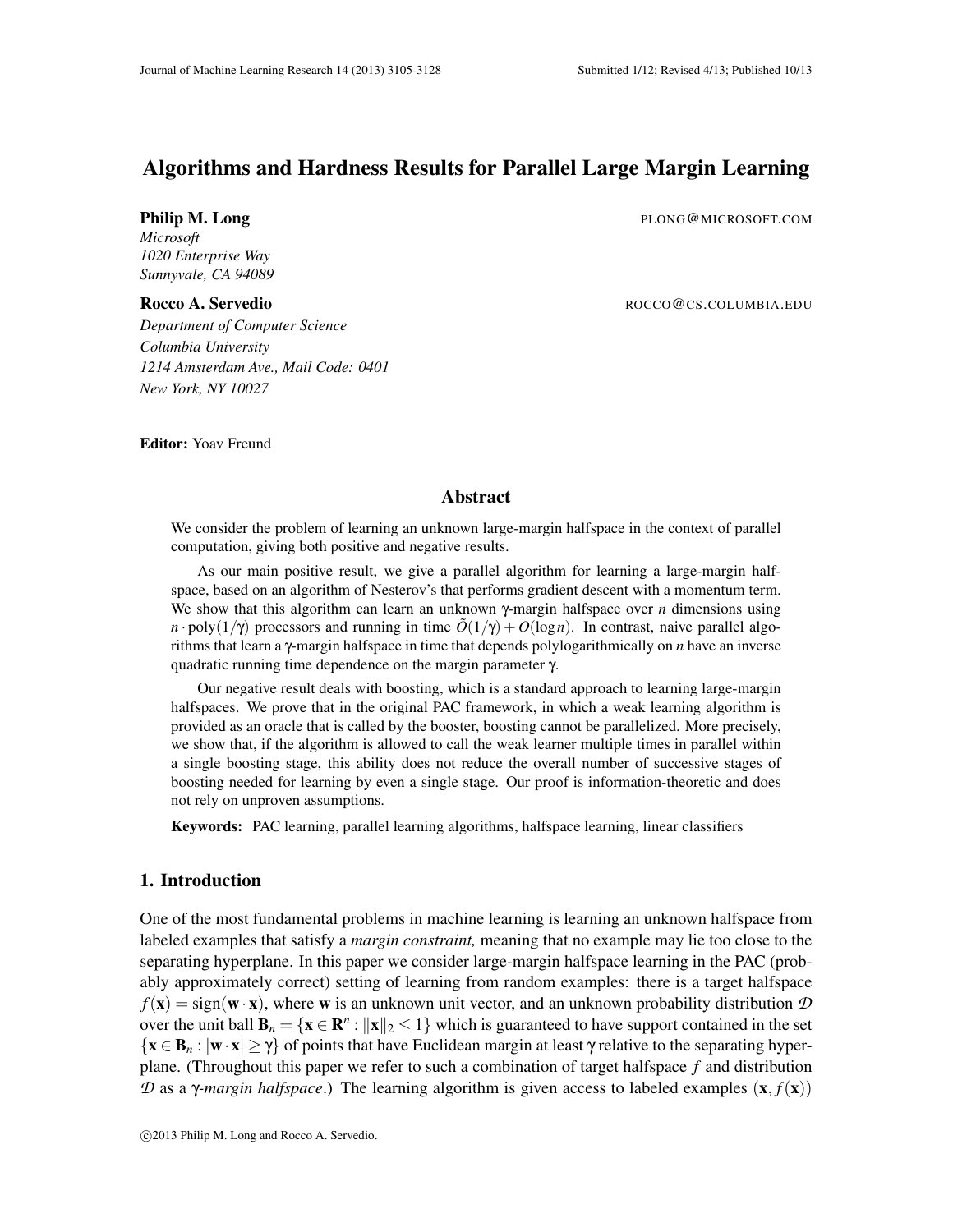where each x is independently drawn from *D*, and it must with high probability output a  $(1 - \varepsilon)$ accurate hypothesis, that is, a hypothesis  $h: \mathbb{R}^n \to \{-1,1\}$  that satisfies  $Pr_{\mathbf{x} \sim \mathcal{D}}[h(\mathbf{x}) \neq f(\mathbf{x})] \leq \varepsilon$ .

One of the earliest, and still most important, algorithms in machine learning is the perceptron algorithm (Block, 1962; Novikoff, 1962; Rosenblatt, 1958) for learning a large-margin halfspace. The perceptron is an online algorithm but it can be easily transformed to the PAC setting described above (Vapnik and Chervonenkis, 1974; Littlestone, 1989; Freund and Schapire, 1999); the resulting PAC algorithms run in poly $(n, \frac{1}{\gamma}, \frac{1}{\epsilon})$  time, use  $O(\frac{1}{\epsilon \gamma^2})$  labeled examples in  $\mathbb{R}^n$ , and learn an unknown *n*-dimensional γ-margin halfspace to accuracy  $1 - \varepsilon$ .

*A motivating question: achieving perceptron's performance in parallel?* The last few years have witnessed a resurgence of interest in highly efficient parallel algorithms for a wide range of computational problems in many areas including machine learning (Workshop, 2009, 2011). So a natural goal is to develop an efficient parallel algorithm for learning γ-margin halfspaces that matches the performance of the perceptron algorithm. A well-established theoretical notion of efficient parallel computation (see, for example, the text by Greenlaw et al. (1995) and the many references therein) is that an efficient parallel algorithm for a problem with input size *N* is one that uses  $poly(N)$  processors and runs in parallel time  $polylog(N)$ . Since the input to the perceptron algorithm is a sample of poly $(\frac{1}{\epsilon}, \frac{1}{\gamma})$  labeled examples in  $\mathbb{R}^n$ , we naturally arrive at the following:

**Main Question:** Is there a learning algorithm that uses  $poly(n, \frac{1}{\gamma}, \frac{1}{\epsilon})$  processors and runs in time poly(log *n*, log  $\frac{1}{\gamma}$ , log  $\frac{1}{\epsilon}$ ) to learn an unknown *n*-dimensional γ-margin halfspace to accuracy  $1 - \varepsilon$ ?

Following Vitter and Lin (1992), we use a CRCW PRAM model of parallel computation. This abstracts away issues like communication and synchronization, allowing us to focus on the most fundamental issues. Also, as did Vitter and Lin (1992), we require that an efficient parallel learning algorithm's hypothesis must be efficiently evaluatable in parallel, since otherwise all the computation required to run any polynomial-time learning algorithm could be "offloaded" onto evaluating the hypothesis. Because halfspace learning algorithms may be sensitive to issues of numerical precision, these are not abstracted away in our model; we assume that numbers are represented as rationals.

As noted by Freund (1995) (see also Lemma 2 below), the existence of efficient boosting algorithms such as the algorithms of Freund (1995) and Schapire (1990) implies that any PAC learning algorithm can be efficiently parallelized in terms of its dependence on the accuracy parameter ε: more precisely, any PAC learnable class *C* of functions can be PAC learned to accuracy  $1 - \varepsilon$  using  $O(1/\varepsilon)$  processors by an algorithm whose running time dependence on  $\varepsilon$  is  $O(\log(\frac{1}{\epsilon}) \cdot \text{poly}(\log \log(1/\epsilon)))$ , by boosting an algorithm that learns to accuracy (say) 9/10. We may thus equivalently restate the above question as follows.

**Main Question (simplified):** Is there a learning algorithm that uses  $poly(n, \frac{1}{\gamma})$  processors and runs in time  $poly(log n, log \frac{1}{\gamma})$  to learn an unknown *n*-dimensional γ-margin halfspace to accuracy  $9/10$ ?

The research reported in this paper is inspired by this question, which we view as a fundamental open problem about the abilities and limitations of efficient parallel learning algorithms.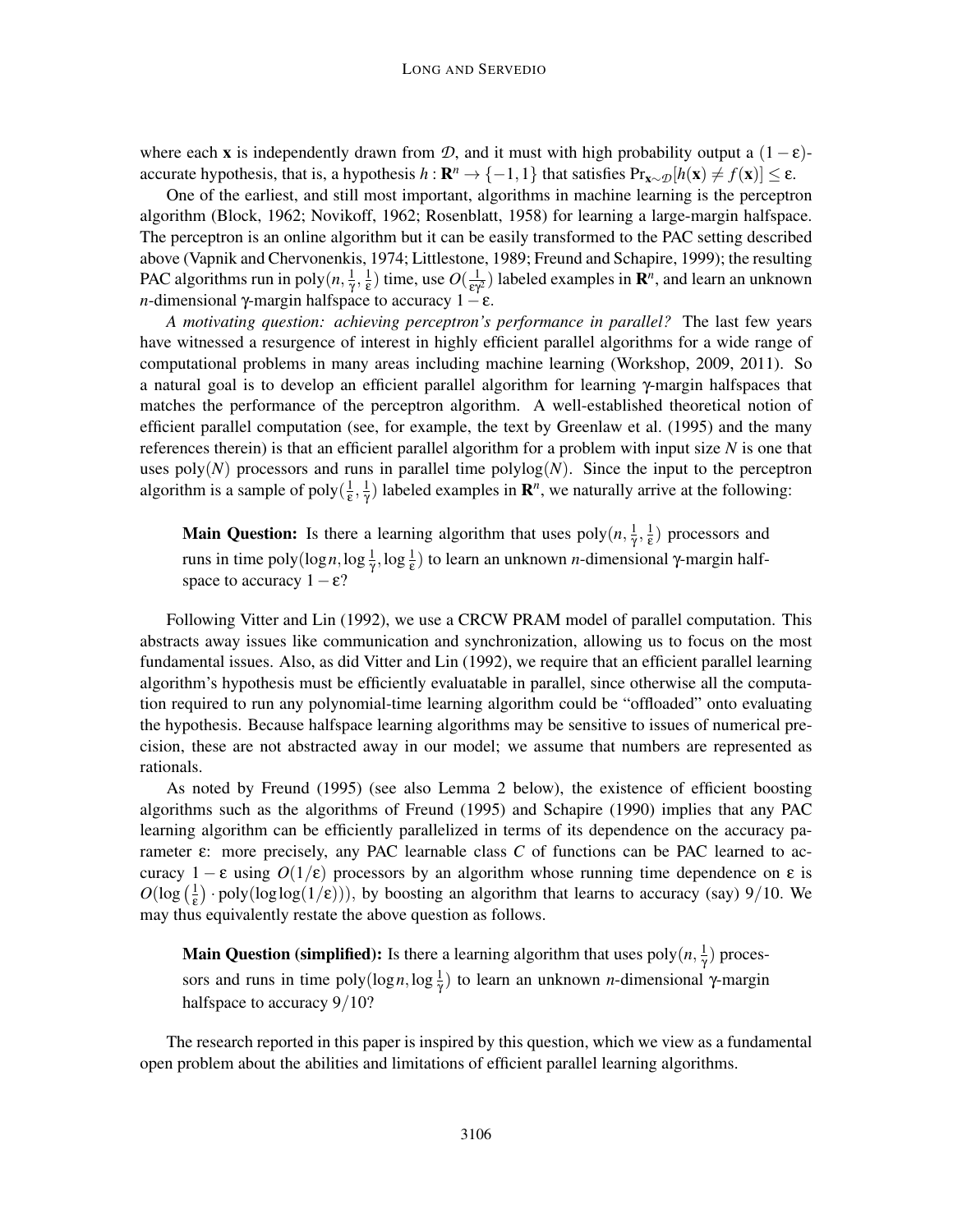| <b>Algorithm</b>                                   | No. processors                  | <b>Running time</b>                            |
|----------------------------------------------------|---------------------------------|------------------------------------------------|
| naive parallelization of perceptron                | $poly(n, 1/\gamma)$             | $\overline{\tilde{O}(1/\gamma^2)} + O(\log n)$ |
| (Servedio, 2003)                                   | $poly(n, 1/\gamma)$             | $\tilde{O}(1/\gamma^2) + O(\log n)$            |
| poly-time linear programming (Blumer et al., 1989) |                                 | $poly(n, \log(1/\gamma))$                      |
| this paper (algorithm of Section 2)                | $n \cdot \text{poly}(1/\gamma)$ | $\overline{O(1/\gamma)+O(\log n)}$             |

Table 1: Bounds on various parallel algorithms for learning a γ-margin halfspace over R *n* .

#### 1.1 Relevant Prior Results

Table 1 summarizes the running time and number of processors used by various parallel algorithms to learn a γ-margin halfspace over R *n* .

The naive parallelization of perceptron in the first line of the table is an algorithm that runs for  $O(1/\gamma^2)$  stages. In each stage it processes all of the  $O(1/\gamma^2)$  examples simultaneously in parallel, identifies one that causes the perceptron algorithm to update its hypothesis vector, and performs this update. Since the examples are *n*-dimensional this can be accomplished in  $O(\log(n/\gamma))$  time using  $O(n/\gamma^2)$  processors; the mistake bound of the online perceptron algorithm is  $1/\gamma^2$ , so this gives a running time bound of  $\tilde{O}(1/\gamma^2) \cdot \log n$ . We do not see how to obtain parallel time bounds better than  $O(1/\gamma^2)$  from recent analyses of other algorithms based on gradient descent (Collins et al., 2002; Dekel et al., 2011; Bradley et al., 2011), some of which use assumptions incomparable in strength to the γ-margin condition studied here.

The second line of the table corresponds to a similar naive parallelization of the boosting-based algorithm of Servedio (2003) that achieves perceptron-like performance for learning a γ-margin halfspace. This algorithm boosts for  $O(1/\gamma^2)$  stages over a  $O(1/\gamma^2)$ -size sample. At each stage of boosting this algorithm computes a real-valued weak hypothesis based on the vector average of the (normalized) examples weighted according to the current distribution; since the sample size is  $O(1/\gamma^2)$  this can be done in  $O(\log(n/\gamma))$  time using poly $(n,1/\gamma)$  processors. Since the boosting algorithm runs for  $O(1/\gamma^2)$  stages, the overall running time bound is  $\tilde{O}(1/\gamma^2) \cdot \log n$ . (For both this algorithm and the perceptron the time bound can be improved to  $\tilde{O}(1/\gamma^2) + O(\log n)$  as claimed in the table by using an initial random projection step. We show how to do this in Section 2.3.)

The third line of the table, included for comparison, is simply a standard sequential algorithm for learning a halfspace based on polynomial-time linear programming executed on one processor (Blumer et al., 1989; Karmarkar, 1984).

In addition to the results summarized in the table, we note that efficient parallel algorithms have been developed for some simpler PAC learning problems such as learning conjunctions, disjunctions, and symmetric Boolean functions (Vitter and Lin, 1992). Bshouty et al. (1998) gave efficient parallel PAC learning algorithms for some geometric constant-dimensional concept classes. Collins et al. (2002) presented a family of boosting-type algorithms that optimize Bregman divergences by updating a collection of parameters in parallel; however, their analysis does not seem to imply that the algorithms need fewer than  $\Omega(1/\gamma^2)$  stages to learn γ-margin halfspaces.

In terms of negative results for parallel learning, Vitter and Lin (1992) showed that (under a complexity-theoretic assumption) there is no parallel algorithm using poly(*n*) processors and  $polylog(n)$  time that constructs a halfspace hypothesis that is consistent with a given linearly separable data set of *n*-dimensional labeled examples. This does not give a negative answer to the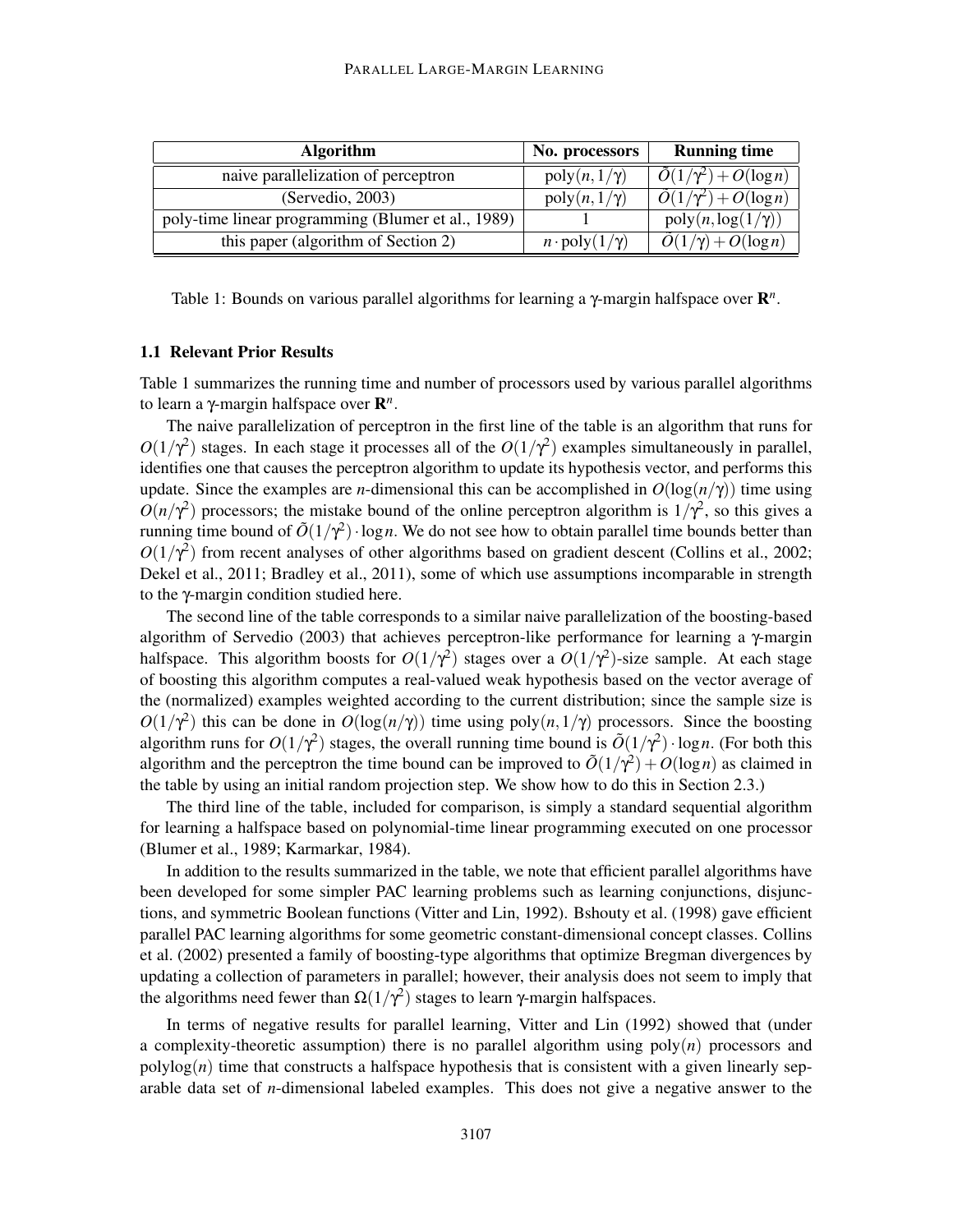main question for several reasons: first, the main question allows any hypothesis representation that can be efficiently evaluated in parallel, whereas the hardness result requires the hypothesis to be a halfspace. Second, the main question allows the algorithm to use  $poly(n,1/\gamma)$  processors and to run in poly( $\log n, \log \frac{1}{\gamma}$ ) time, whereas the hardness result of Vitter and Lin (1992) only rules out algorithms that use  $poly(n, \log \frac{1}{\gamma})$  processors and run in  $poly(\log n, \log \log \frac{1}{\gamma})$  time. Finally, the main question allows the final hypothesis to err on up to (say) 5% of the points in the data set, whereas the hardness result of Vitter and Lin (1992) applies only to algorithms whose hypotheses correctly classify all points in the data set.

Finally, we note that the main question has an affirmative answer if it is restricted so that either the number of dimensions *n* or the margin parameter  $\gamma$  is fixed to be a constant (so the resulting restricted question asks whether there is an algorithm that uses polynomially many processors and polylogarithmic time in the remaining parameter). If  $\gamma$  is fixed to a constant then either of the first two entries in Table 1 gives a poly(*n*)-processor, *O*(log*n*)-time algorithm. If *n* is fixed to a constant then the efficient parallel algorithm of Alon and Megiddo (1994) for linear programming in constant dimension can be used to learn a γ-margin halfspace using poly $(1/\gamma)$  processors in polylog $(1/\gamma)$ running time (see also Vitter and Lin, 1992, Theorem 3.4).

# 1.2 Our Results

We give positive and negative results on learning halfspaces in parallel that are inspired by the main question stated above.

#### 1.2.1 POSITIVE RESULTS

Our main positive result is a parallel algorithm for learning large-margin halfspaces, based on a rapidly converging gradient method due to Nesterov (2004), which uses  $O(n \cdot \text{poly}(1/\gamma))$  processors to learn γ-margin halfspaces in parallel time  $\tilde{O}(1/\gamma) + O(\log n)$  (see Table 1). (An earlier version of this paper (Long and Servedio, 2011) analyzed on algorithm based on interior-point methods from convex optimization and fast parallel algorithms for linear algebra, showing that it uses  $poly(n,1/\gamma)$ processors to learn γ-margin halfspaces in parallel time  $\tilde{O}(1/\gamma) + O(\log n)$ .) We are not aware of prior parallel algorithms that provably learn γ-margin halfspaces running in time polylogarithmic in *n* and subquadratic in  $1/\gamma$ .

We note that simultaneously and independently of the initial conference publication of our work (Long and Servedio, 2011), Soheili and Peña (2012) proposed a variant of the perceptron algorithm and shown that it terminates in  $O\left(\frac{\sqrt{\log n}}{n}\right)$  $\sqrt{\frac{\log n}{\gamma}}$  iterations rather than the  $1/\gamma^2$  iterations of the original perceptron algorithm. Like our algorithm, the Soheili and Peña (2012) algorithm uses ideas of Nesterov (2005). Soheili and Peña (2012) do not discuss a parallel implementation of their algorithm, but since their algorithm performs an *n*-dimensional matrix-vector multiplication at each iteration, it appears that a parallel implementation of their algorithm would use  $\Omega(n^2)$  processors and would have parallel running time at least  $\Omega\left(\frac{(\log n)^{3/2}}{n}\right)$  $\left(\frac{n}{\gamma}\right)^{3/2}$  (assuming that multiplying a  $n \times n$  matrix by an  $n \times 1$  vector takes parallel time  $\Theta(\log n)$  using  $n^2$  processors). In contrast, our algorithm requires a linear number of processors as a function of *n*, and has parallel running time  $\tilde{O}(1/\gamma) + O(\log n)^{1/2}$ .

<sup>1.</sup> We note also that Soheili and Peña (2012) analyze the number of iterations of their algorithm, and not the computation time. In particular, they do not deal with finite precision issues, whereas a significant portion of our analysis concerns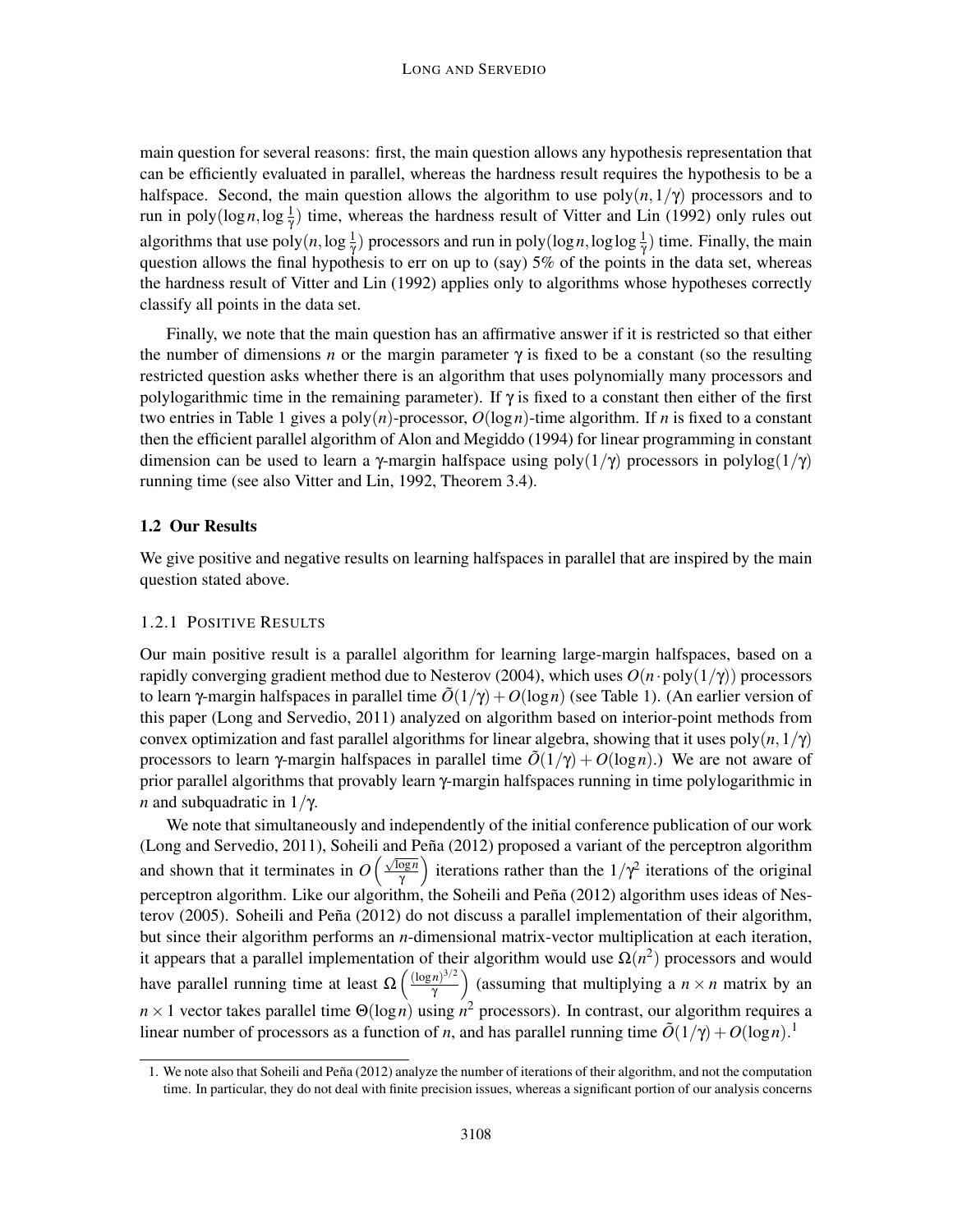## 1.2.2 NEGATIVE RESULTS

By modifying our analysis of the algorithm we present, we believe that it may be possible to establish similar positive results for other formulations of the large-margin learning problem, including ones (see Shalev-Shwartz and Singer, 2010) that have been tied closely to weak learnability. In contrast, our main negative result is an information-theoretic argument that suggests that such positive parallel learning results cannot be obtained by boosting alone. We show that in a framework where the weak learning algorithm must be invoked as an oracle, boosting cannot be parallelized: being able to call the weak learner multiple times in parallel within a single boosting stage does not reduce the overall number of sequential stages of boosting that are required. We prove that any parallel booster must perform  $\Omega(\log(1/\epsilon)/\gamma^2)$  sequential stages of boosting a "black-box" γ-advantage weak learner to learn to accuracy  $1 - \varepsilon$  in the worst case; this extends an earlier  $\Omega(\log(1/\varepsilon)/\gamma^2)$ lower bound of Freund (1995) for standard (sequential) boosters that can only call the weak learner once per stage.

#### 2. An Algorithm Based on Nesterov's Algorithm

In this section we describe and analyze a parallel algorithm for learning a γ-margin halfspace. The algorithm of this section applies an algorithm of Nesterov (2004) that, roughly speaking, approximately minimizes a suitably smooth convex function to accuracy  $\varepsilon$  using  $O(\sqrt{1/\varepsilon})$  iterative steps (Nesterov, 2004), each of which can be easily parallelized.

Directly applying the basic Nesterov algorithm gives us an algorithm that uses  $O(n)$  processors, runs in parallel time  $O(\log(n) \cdot (1/\gamma))$ , and outputs a halfspace hypothesis that has constant accuracy. By combining the basic algorithm with random projection and boosting we get the following stronger result:

Theorem 1 *There is a parallel algorithm with the following performance guarantee: Let f*,*D define an unknown* γ*-margin halfspace over* B*n. The algorithm is given as input* ε,δ > 0 *and access to labeled examples* (x, *f*(x)) *that are drawn independently from D*. *It runs in*

 $O(((1/\gamma) \text{polylog}(1/\gamma) + \log(n)) \log(1/\epsilon) \text{poly}(\log \log(1/\epsilon)) + \log \log(1/\delta))$ 

*parallel time, uses*

$$
n \cdot \text{poly}(1/\gamma, 1/\varepsilon, \log(1/\delta))
$$

*processors, and with probability*  $1-\delta$  *it outputs a hypothesis h satisfying*  $Pr_{\mathbf{x} \sim \mathcal{D}}[h(\mathbf{x}) \neq f(\mathbf{x})] \leq \epsilon$ .

We assume that the value of  $\gamma$  is "known" to the algorithm, since otherwise the algorithm can use a standard "guess and check" approach trying  $\gamma = 1, 1/2, 1/4$ , etc., until it finds a value that works.

Freund (1995) indicated how to parallelize his boosting-by-filtering algorithm. In Appendix A, we provide a detailed proof of the following lemma.

Lemma 2 (Freund, 1995) *Let D be a distribution over (unlabeled) examples. Let A be a parallel learning algorithm, and c*<sub>δ</sub> *and c*<sub>ε</sub> *be absolute positive constants, such that for all*  $\mathcal{D}'$  *with* 

such issues, in order to fully establish our claimed bounds on the number of processors and the parallel running time of our algorithms.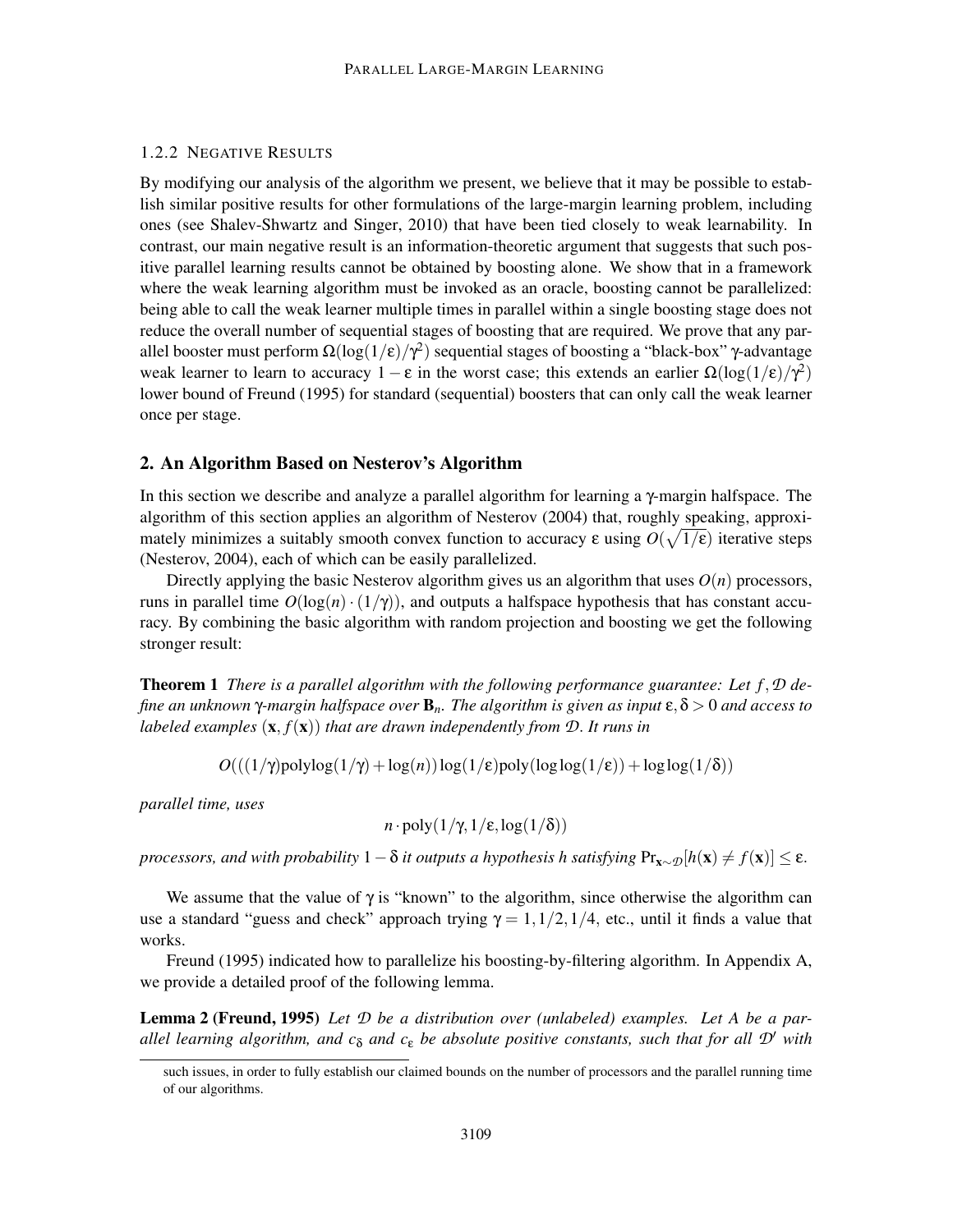

Figure 1: A plot of a loss function  $\phi$  used in Section 2.

 $support(\mathcal{D}') \subseteq support(\mathcal{D})$ , given draws  $(x, f(x))$  from  $\mathcal{D}'$ , with probability  $c_{\delta}$ , A outputs a hypothe $s$ *is with accuracy*  $\frac{1}{2} + c_{\varepsilon}$  *(w.r.t.*  $\mathcal{D}'$ *)* using  $\mathcal P$  processors in  $\mathcal T$  time. Then there is a parallel algorithm *B* that, given access to independent labeled examples  $(x, f(x))$  drawn from  $D$ , with probability 1 − δ*, constructs a*  $(1 – ε)$ -accurate hypothesis (w.r.t. *D*) in  $O(T \log(1/ε))$ poly $(\log \log(1/ε))$  +  $\log \log(1/\delta)$  *time using*  $\text{poly}(\mathcal{P},1/\epsilon,\log(1/\delta))$  *processors.* 

In Section 2.1 we describe the basic way that Nesterov's algorithm can be used to find a halfspace hypothesis that approximately minimizes a smooth loss function over a set of γ-margin labeled examples. (This section has nothing to do with parallelism.) Then later we explain how this algorithm is used in the larger context of a parallel algorithm for halfspaces.

#### 2.1 The Basic Algorithm

Let  $S = (\mathbf{x}_1, y_1), \ldots, (\mathbf{x}_m, y_m)$  be a data set of *m* examples labeled according to the target  $\gamma$ -margin halfspace *f*; that is,  $y_i = f(\mathbf{x}_i)$  for all *i*.

We will apply Nesterov's algorithm to minimize a regularized loss as follows.

*The loss part.* For  $z \in \mathbf{R}$  we define

$$
\phi(z) = \sqrt{1+z^2} - z.
$$

(See Figure 1 for a plot of  $\phi$ .) For  $\mathbf{v} \in \mathbb{R}^n$  we define

$$
\Phi(\mathbf{v}) = \frac{1}{m} \sum_{t=1}^{m} \phi(y_t(\mathbf{v} \cdot \mathbf{x}_t)).
$$

*The regularization part.* We define a regularizer

$$
R(\mathbf{v}) = \gamma^2 \|\mathbf{v}\|^2 / 100
$$

where  $\|\cdot\|$  denotes the 2-norm.

We will apply Nesterov's iterative algorithm to minimize the following function

$$
\Psi(\mathbf{v}) = \Phi(\mathbf{v}) + R(\mathbf{v}).
$$

Let  $g(\mathbf{v})$  be the gradient of  $\Psi$  at **v**. We will use the following algorithm, due to Nesterov (2004) (see Section 2.2.1), which we call  $A_{\text{Nes}}$ . The algorithm takes a single input parameter  $\gamma > 0$ .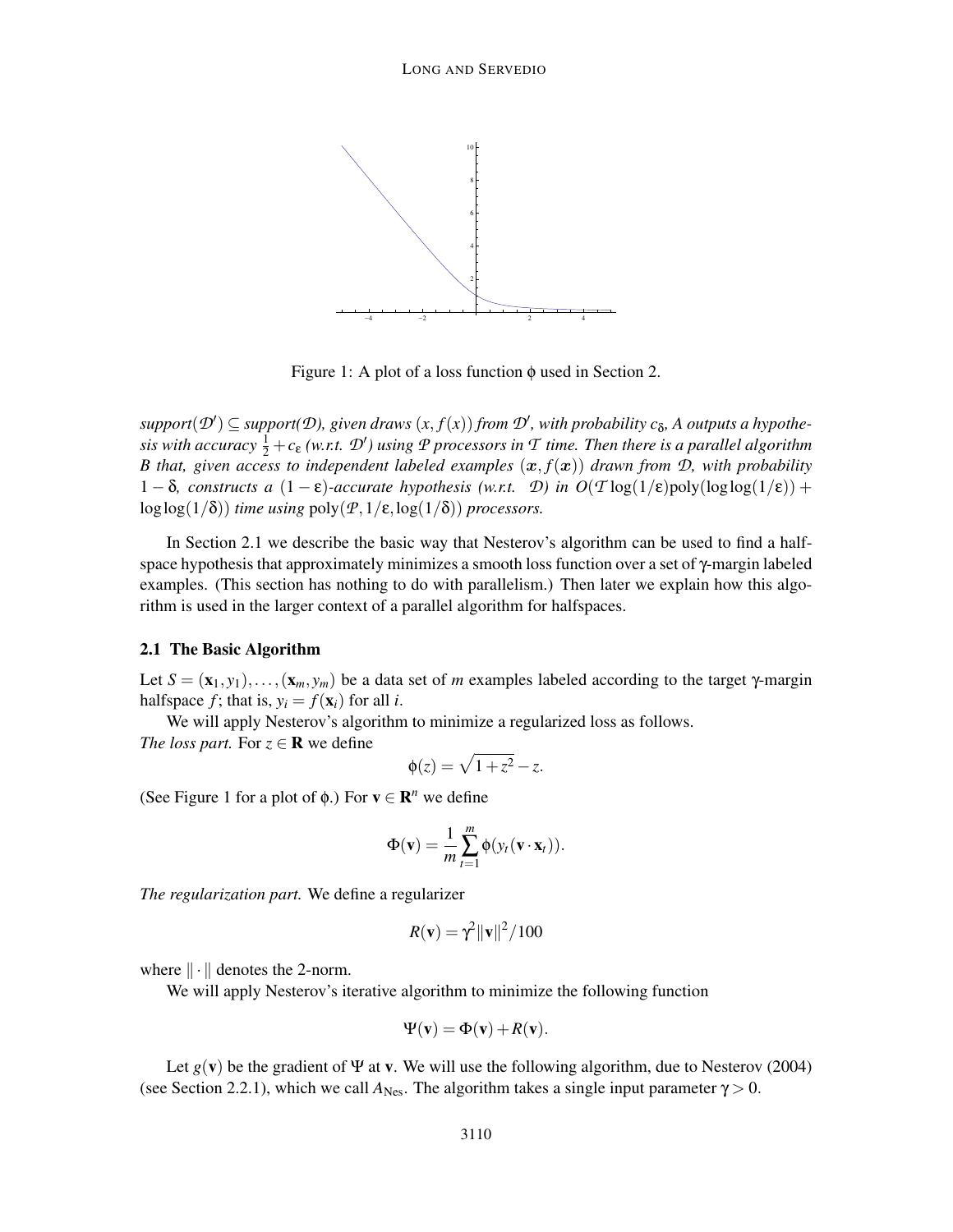Algorithm  $A_{\text{Nes}}$ :

• Set 
$$
\mu = \frac{\gamma^2}{50}
$$
,  $L = \frac{51}{50}$ .

• Initialize 
$$
\mathbf{v}_0 = \mathbf{z}_0 = \mathbf{0}
$$
.

• For each  $k = 0, 1, \ldots$ , set

$$
- \mathbf{v}_{k+1} = \mathbf{z}_k - \frac{1}{L} g(\mathbf{z}_k), \text{ and}
$$

$$
- \mathbf{z}_{k+1} = \mathbf{v}_{k+1} + \frac{\sqrt{L} - \sqrt{\mu}}{\sqrt{L} + \sqrt{\mu}} (\mathbf{v}_{k+1} - \mathbf{v}_k).
$$

We begin by establishing various bounds on  $\Psi$  that Nesterov uses in his analysis of  $A_{\text{Nes}}$ .

Lemma 3 *The gradient g of* Ψ *has a Lipschitz constant at most* 51/50*.*

Proof: We have

$$
\frac{\partial \Psi}{\partial v_i} = \frac{1}{m} \sum_t \phi'(y_t(\mathbf{v} \cdot \mathbf{x}_t)) y_t x_{t,i} + \gamma^2 v_i / 50
$$

and hence, writing  $g(\mathbf{v})$  to denote the gradient of  $\Psi$  at **v**, we have

$$
g(\mathbf{v}) = \frac{1}{m} \sum_{t} \phi'(y_t(\mathbf{v} \cdot \mathbf{x}_t)) y_t \mathbf{x}_t + \gamma^2 \mathbf{v}/50.
$$

Choose  $\mathbf{r} \in \mathbb{R}^n$ . Applying the triangle inequality, we have

$$
||g(\mathbf{v}) - g(\mathbf{r})|| = \left\| \frac{1}{m} \sum_{t} (\phi'(y_t(\mathbf{v} \cdot \mathbf{x}_t)) - \phi'(y_t(\mathbf{r} \cdot \mathbf{x}_t))) y_t \mathbf{x}_t + \gamma^2 (\mathbf{v} - \mathbf{r})/50 \right\|
$$
  
\n
$$
\leq \frac{1}{m} \sum_{t} |(\phi'(y_t(\mathbf{v} \cdot \mathbf{x}_t)) - \phi'(y_t(\mathbf{r} \cdot \mathbf{x}_t))) y_t \mathbf{x}_t|| + \gamma^2 ||\mathbf{v} - \mathbf{r}||/50
$$
  
\n
$$
\leq \frac{1}{m} \sum_{t} |\phi'(y_t(\mathbf{v} \cdot \mathbf{x}_t)) - \phi'(y_t(\mathbf{r} \cdot \mathbf{x}_t))| + \gamma^2 ||\mathbf{v} - \mathbf{r}||/50,
$$

since each vector  $\mathbf{x}_t$  has length at most 1. Basic calculus gives that  $\phi''$  is always at most 1, and hence

$$
|\phi'(y_t(\mathbf{v}\cdot\mathbf{x}_t)) - \phi'(y_t(\mathbf{r}\cdot\mathbf{x}_t))| \leq |\mathbf{v}\cdot\mathbf{x}_t - \mathbf{r}\cdot\mathbf{x}_t| \leq ||\mathbf{v} - \mathbf{r}||,
$$

 $\blacksquare$ 

again since  $\mathbf{x}_t$  has length at most 1. The bound then follows from the fact that  $\gamma^2 \leq 1$ .

We recall the definition of strong convexity (Nesterov, 2004, pp. 63–64): a multivariate function *q* is *µ*-strongly convex if for all **v**, **w** and all  $\alpha \in [0,1]$  it holds that

$$
q(\alpha \mathbf{v} + (1 - \alpha)\mathbf{w}) \leq \alpha q(\mathbf{v}) + (1 - \alpha)q(\mathbf{w}) - \frac{\mu\alpha(1 - \alpha)||\mathbf{v} - \mathbf{w}||^2}{2}.
$$

(For intuition's sake, it may be helpful to note that a suitably smooth  $q$  is  $\mu$ -strongly convex if any restriction of  $q$  to a line has second derivative that is always at least  $\mu$ .) We recall the fact that strongly convex functions have unique minimizers.

Lemma 4 Ψ *is µ-strongly convex.*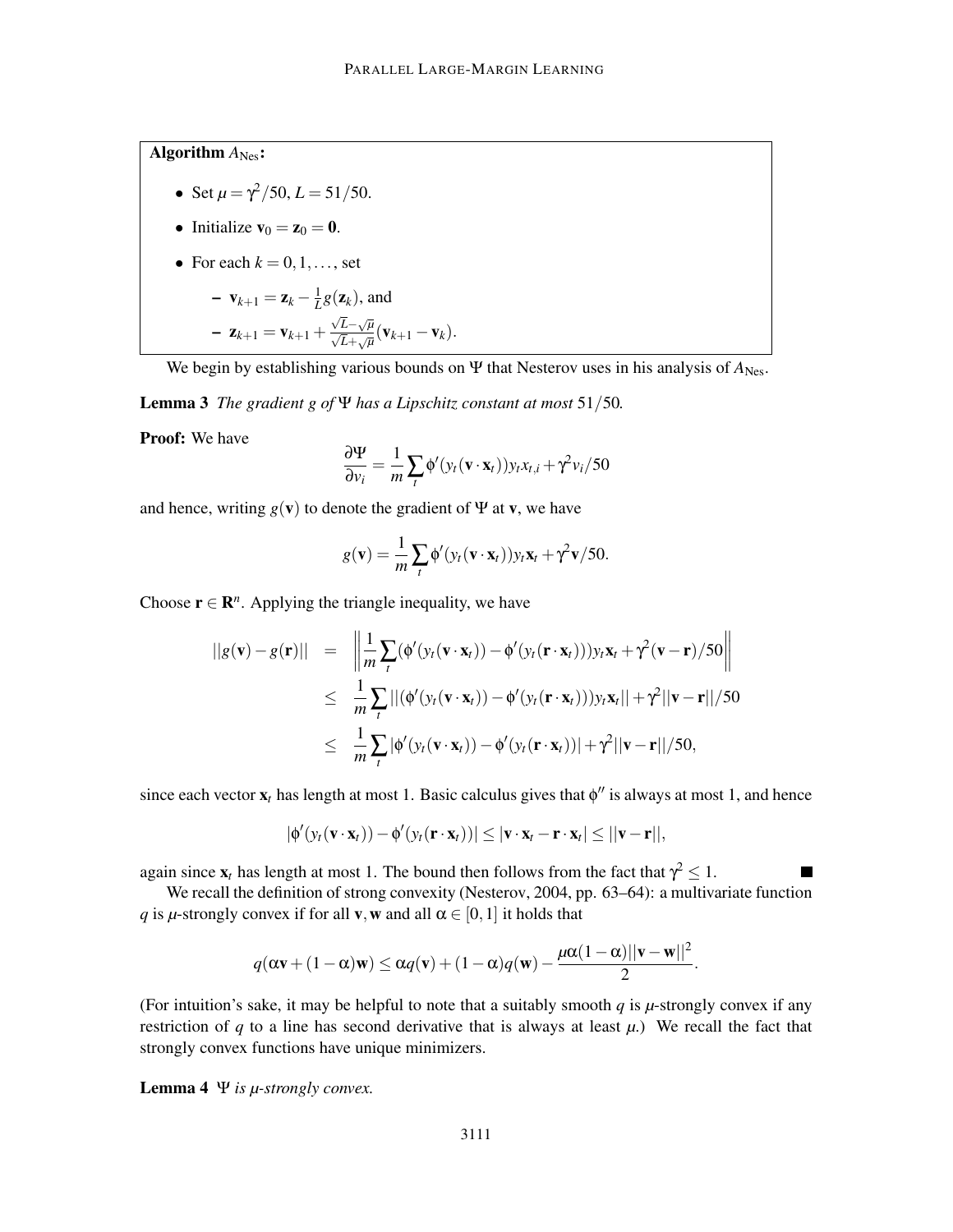**Proof:** This follows directly from the fact that  $\mu = \gamma^2/50$ ,  $\Phi$  is convex, and  $||\mathbf{v}||^2$  is 2-strongly convex.

Given the above, the following lemma is an immediate consequence of Theorem 2.2.3 of Nesterov's (2004) book. The lemma upper bounds the difference between  $\Psi(\mathbf{v}_k)$ , where  $\mathbf{v}_k$  is the point computed in the *k*-th iteration of Nesterov's algorithm  $A_{Nes}$ , and the true minimum value of Ψ. A proof is in Appendix B.

**Lemma 5** Let **w** be the minimizer of Ψ. For each k, we have  $\Psi(\mathbf{v}_k) - \Psi(\mathbf{w}) \le \frac{4L(1+\mu||\mathbf{w}||^2/2)}{(2\sqrt{L} + k\sqrt{\mu})^2}$  $\frac{L(1+\mu||\mathbf{w}||/2)}{(2\sqrt{L}+k\sqrt{\mu})^2}$ .

## 2.2 The Finite Precision Algorithm

The algorithm analyzed in the previous subsection computes real numbers with infinite precision. Now we will analyze a finite precision variant of the algorithm, which we call  $A_{Nfp}$  (for "Nesterov finite precision").

(We note that d'Aspremont 2008, also analyzed a similar algorithm with an approximate gradient, but we were not able to apply his results in our setting because of differences between his assumptions and our needs. For example, the algorithm described by d'Aspremont 2008, assumed that optimization was performed over a compact set *C*, and periodically projected solutions onto *C*; it was not obvious to us how to parallelize this algorithm.)

We begin by writing the algorithm as if it took two parameters,  $\gamma$  and a precision parameter  $β > 0$ . The analysis will show how to set  $β$  as a function of γ. To distinguish between  $A_{Nfn}$  and  $A_{Nes}$ we use hats throughout our notation below.

Algorithm  $A_{\text{Nfp}}$ :

• Set  $\mu = \frac{\gamma^2}{50}$ ,  $L = \frac{51}{50}$ .

• Initialize 
$$
\hat{\mathbf{v}}_0 = \hat{\mathbf{z}}_0 = \mathbf{0}
$$
.

- For each  $k = 0, 1, \ldots$ ,
	- Let  $\hat{\mathbf{r}}_k$  be such that  $\|\hat{\mathbf{r}}_k \frac{1}{L}\|$  $\frac{1}{L}g(\hat{\mathbf{z}}_k)$ ||  $\leq \beta$ . Set
	- $-\hat{\mathbf{v}}_{k+1} = \hat{\mathbf{z}}_k \hat{\mathbf{r}}_k$ , and
	- $\hat{\mathbf{z}}_{k+1} = \hat{\mathbf{v}}_{k+1} + \frac{\sqrt{L} \sqrt{\mu}}{\sqrt{L} + \sqrt{\mu}} (\hat{\mathbf{v}}_{k+1} \hat{\mathbf{v}}_k).$

We discuss the details of exactly how this finite-precision algorithm is implemented, and the parallel running time required for such an implementation, at the end of this section.

Our analysis of this algorithm will proceed by quantifying how closely its behavior tracks that of the infinite-precision algorithm.

**Lemma 6** Let  $\mathbf{v}_0, \mathbf{v}_1, \ldots$  be the sequence of points computed by the infinite precision version of *Nesterov's algorithm, and*  $\hat{\mathbf{v}}_0, \hat{\mathbf{v}}_1, \dots$  *be the corresponding finite-precision sequence. Then for all k,*  $\forall w \in \mathit{have} \, ||\mathbf{v}_k - \mathbf{\hat{v}}_k|| \leq \beta \cdot 7^k.$ 

**Proof:** Let  $\hat{\mathbf{s}}_k = \hat{\mathbf{r}}_k - g(\hat{\mathbf{z}}_k)$ . Our proof is by induction, with the additional inductive hypothesis that  $||\mathbf{z}_k - \hat{\mathbf{z}}_k|| \leq 3\beta \cdot 7^k.$ 

The base case is trivially true.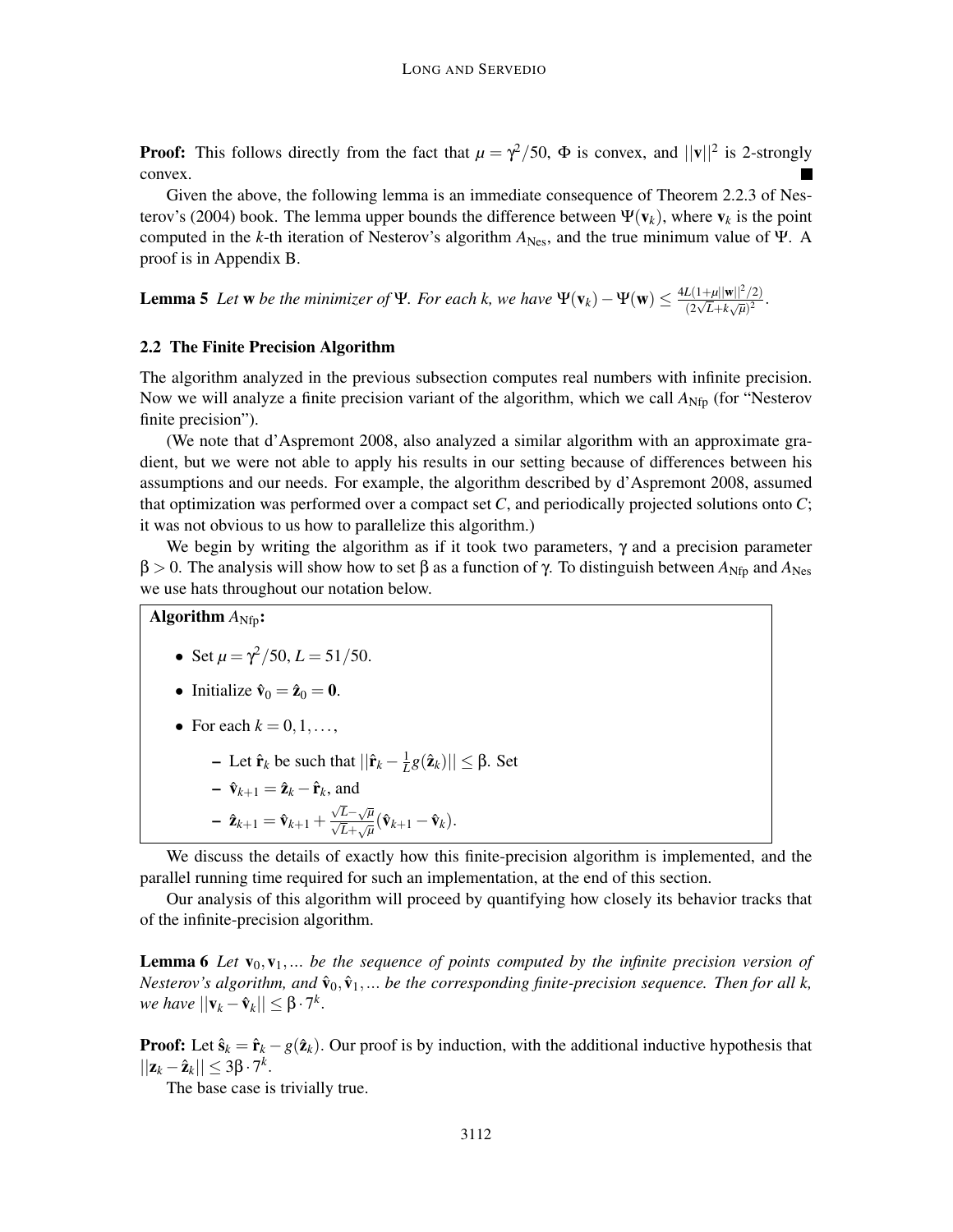We have

$$
||\mathbf{v}_{k+1}-\hat{\mathbf{v}}_{k+1}|| = \left|\left|(\mathbf{z}_k-\frac{1}{L}g(\mathbf{z}_k))-(\hat{\mathbf{z}}_k-(\frac{1}{L}g(\hat{\mathbf{z}}_k)+\hat{\mathbf{s}}_k)\right|\right|,
$$

and, using the triangle inequality, we get

$$
||\mathbf{v}_{k+1} - \hat{\mathbf{v}}_{k+1}|| \le ||\mathbf{z}_k - \hat{\mathbf{z}}_k|| + \left||\frac{1}{L}g(\mathbf{z}_k) - (\frac{1}{L}g(\hat{\mathbf{z}}_k) + \hat{\mathbf{s}}_k)\right||
$$
  
\n
$$
\le 3\beta \cdot 7^k + \left||\frac{1}{L}g(\mathbf{z}_k) - (\frac{1}{L}g(\hat{\mathbf{z}}_k) + \hat{\mathbf{s}}_k)\right||
$$
  
\n
$$
\le 3\beta \cdot 7^k + \frac{1}{L}||g(\mathbf{z}_k) - g(\hat{\mathbf{z}}_k)|| + ||\hat{\mathbf{s}}_k|| \qquad \text{(triangle inequality)}
$$
  
\n
$$
\le 3\beta \cdot 7^k + ||\mathbf{z}_k - \hat{\mathbf{z}}_k|| + ||\hat{\mathbf{s}}_k|| \qquad \text{(by Lemma 3)}
$$
  
\n
$$
\le 3\beta \cdot 7^k + 3\beta \cdot 7^k + \beta \qquad \text{(by definition of } \hat{\mathbf{s}}_k)
$$
  
\n
$$
< \beta \cdot 7^{k+1}.
$$

Also, we have

$$
\begin{array}{rcl}\n||\mathbf{z}_{k+1} - \hat{\mathbf{z}}_{k+1}|| & = & \left\| \frac{2}{1 + \sqrt{\mu/L}} (\mathbf{v}_{k+1} - \hat{\mathbf{v}}_{k+1}) - \frac{\sqrt{L} - \sqrt{\mu}}{\sqrt{L} + \sqrt{\mu}} (\mathbf{v}_{k} - \hat{\mathbf{v}}_{k}) \right\| \\
& \leq & \left\| \frac{2}{1 + \sqrt{\mu/L}} (\mathbf{v}_{k+1} - \hat{\mathbf{v}}_{k+1}) \right\| + \left\| \frac{\sqrt{L} - \sqrt{\mu}}{\sqrt{L} + \sqrt{\mu}} (\mathbf{v}_{k} - \hat{\mathbf{v}}_{k}) \right\| \\
& \leq & 2||\mathbf{v}_{k+1} - \hat{\mathbf{v}}_{k+1}|| + ||\mathbf{v}_{k} - \hat{\mathbf{v}}_{k}|| \\
& \leq & 2\beta \cdot 7^{k+1} + \beta \cdot 7^{k} \\
& \leq & 3\beta \cdot 7^{k+1},\n\end{array}
$$

completing the proof.

#### 2.3 Application to Learning

Now we are ready to prove Theorem 1. By Lemma 2 it suffices to prove the theorem in the case in which  $\epsilon = 7/16$  and  $\delta = 1/2$ .

П

We may also potentially reduce the number of variables by applying a random projection. We say that a *random projection matrix* is a matrix *A* chosen uniformly from  $\{-1,1\}^{n \times d}$ . Given such an *A* and a unit vector  $\mathbf{w} \in \mathbb{R}^n$  (defining a target halfspace  $f(\mathbf{x}) = \text{sign}(\mathbf{w} \cdot \mathbf{x})$ ), let  $\mathbf{w}'$  denote the vector  $(1/\sqrt{d})\mathbf{w}A \in \mathbf{R}^d$ . After transformation by *A* the distribution *D* over  $\mathbf{B}_n$  is transformed to a distribution  $\mathcal{D}'$  over  $\mathbf{R}^d$  in the natural way: a draw  $\mathbf{x}'$  from  $\mathcal{D}'$  is obtained by making a draw x from *D* and setting  $\mathbf{x}' = (1/\sqrt{d})\mathbf{x}A$ . We will use the following lemma, which is a slight variant of known lemmas (Arriaga and Vempala, 2006; Blum, 2006); we prove this exact statement in Appendix C.

**Lemma 7** Let  $f(\mathbf{x}) = \text{sign}(\mathbf{w} \cdot \mathbf{x})$  *and D* define a γ-margin halfspace as described in the introduc*tion. For*  $d = O((1/\gamma^2) \log(1/\gamma))$ *, a random n × d projection matrix A will with probability* 99/100 *induce*  $\mathcal{D}'$  *and*  $\mathbf{w}'$  *as described above such that*  $\Pr_{\mathbf{x}' \sim \mathcal{D}'}$   $\left[\right]$  $\frac{\mathbf{w}'}{\|\mathbf{w}'\|}\cdot\mathbf{x}'$  <  $\gamma/2$  *or*  $\|\mathbf{x}'\|_2 > 2$   $\leq \gamma^4$ .

We assume without loss of generality that  $\gamma = 1$ /integer.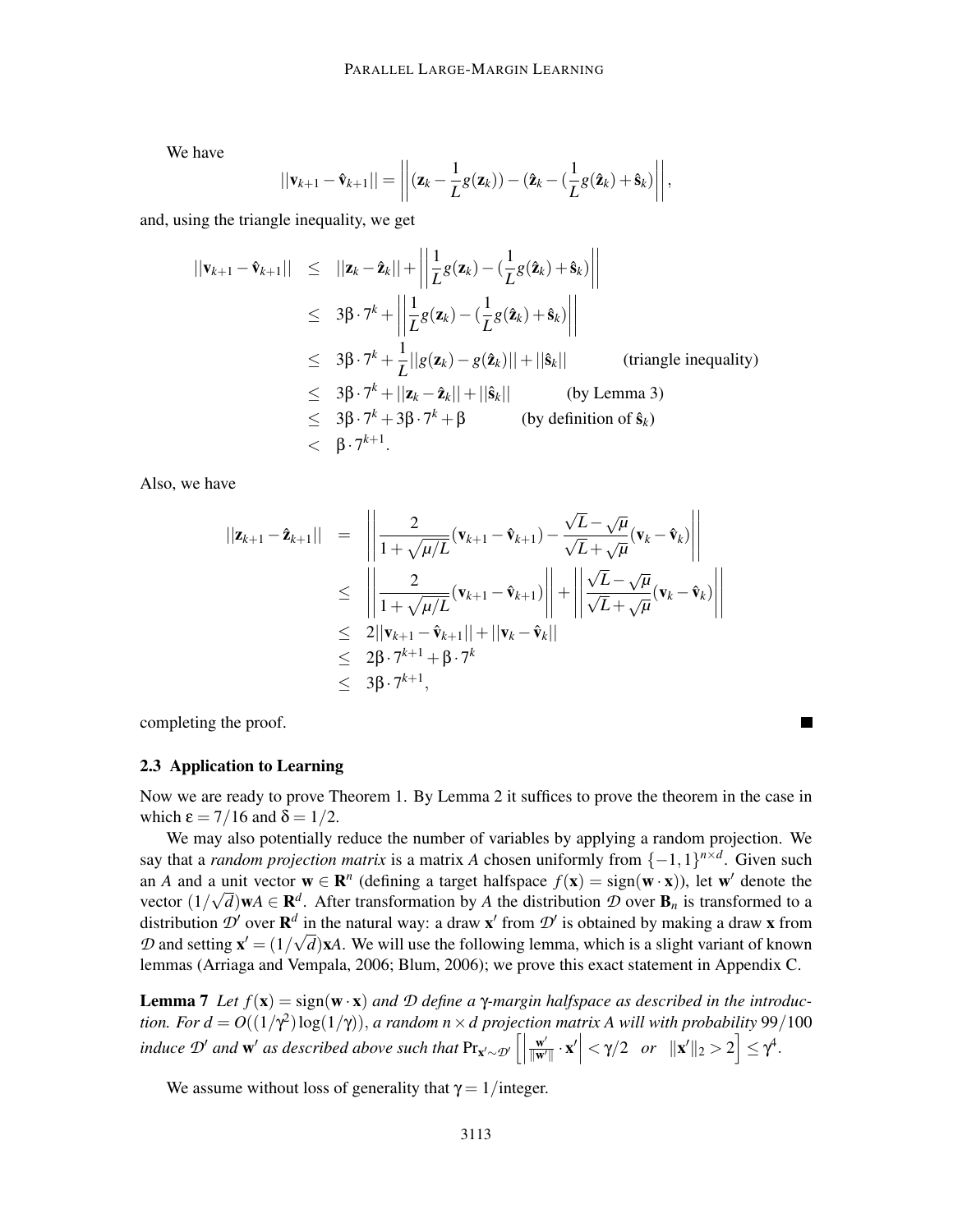The algorithm first selects an  $n \times d$  random projection matrix *A* where  $d = O(\log(1/\gamma)/\gamma^2)$ . This defines a transformation  $\Phi_A : \mathbf{B}_n \to \mathbf{R}^d$  as follows: given  $\mathbf{x} \in \mathbf{B}_n$ , the vector  $\Phi_A(\mathbf{x}) \in \mathbf{R}^d$  is obtained by

- (i) rounding each  $\mathbf{x}_i$  to the nearest integer multiple of  $1/(4\lceil \sqrt{n/\gamma} \rceil)$ ; then
- (ii) setting  $\mathbf{x}' = \begin{pmatrix} \frac{1}{2} \\ 1 \end{pmatrix}$  $\frac{1}{2\sqrt{d}}$  x*A* (we scale down by an additional factor of two to get examples that are contained in the unit ball  $\mathbf{B}_d$ ); and finally
- (iii) rounding each  $\mathbf{x}'_i$  to the nearest multiple of  $1/(8\lceil d/\gamma \rceil)$ .

Given **x** it is easy to compute  $\Phi_A(\mathbf{x})$  using  $O(n \log(1/\gamma)/\gamma^2)$  processors in  $O(\log(n/\gamma))$  time. Let  $\mathcal{D}'$  denote the distribution over  $\mathbf{R}^d$  obtained by applying  $\Phi_A$  to  $\mathcal{D}$ . Across all coordinates  $\mathcal{D}'$  is supported on rational numbers with the same  $poly(1/\gamma)$  common denominator. By Lemma 7, with probability 99/100

$$
\Pr_{\mathbf{x}' \sim \mathcal{D}'} \left[ \left| \mathbf{x}' \cdot (\mathbf{w}'/\|\mathbf{w}'\|) \right| < \gamma' \stackrel{\text{def}}{=} \gamma/8 \quad \text{or} \quad \|\mathbf{x}'\|_2 > 1 \right] \leq \gamma^4.
$$

Our algorithm draws  $c_0d$  examples by sampling from  $\mathcal{D}'$ . Applying Lemma 7, we may assume without loss of generality that our examples have  $d = O(\log(1/\gamma)/\gamma^2)$  and that the margin  $\gamma'$  after the projection is at least  $\Theta(\gamma)$ , and that all the coordinates of all the examples have a common denominator which is at most poly( $1/\gamma$ ). Thus far the algorithm has used  $O(\log(n/\gamma))$  parallel time and  $O(n \log(1/\gamma)/\gamma^2)$  many processors.

Next, the algorithm applies  $A_{Nfp}$  from the previous section for *K* stages, where  $K = [c_1/\gamma]$  and  $\beta = c_2 7^{-K}$ . Here  $c_0$ ,  $c_1$ , and  $c_2$  are absolute positive constants; our analysis will show that there exist choices of these constants that give Theorem 1.

For our analysis, as before, let w be the minimizer of  $\Psi$ , and let **u** be a unit normal vector for the target halfspace  $f(x) = sign(u \cdot x)$ . (We emphasize that Ψ is now defined using the projected *d*-dimensional examples and with γ ′ in place of γ in the definition of the regularizer *R*.)

Our first lemma gives an upper bound on the optimal value of the objective function.

Lemma 8  $\Psi(\mathbf{w}) \leq 0.26$ .

**Proof** Since **w** is the minimizer of  $\Psi$  we have  $\Psi(w) \le \Psi(3u/\gamma')$ . In turn  $\Psi(3u/\gamma')$  is easily seen to be at most  $\phi(3) + 9/100 \le 0.26$ , since every example has margin at least  $\gamma'$  with respect to **u**.

Next, we bound the norm of w.

**Lemma 9**  $||\mathbf{w}||^2 \le 26/\gamma^2$ .

Proof: The definition of Ψ gives

 $||\mathbf{w}||^2 \le 100 \Psi(\mathbf{w})/\gamma^2$ 

and combining with Lemma 8 gives  $||\mathbf{w}||^2 \leq 26/\gamma^2$ .

Now we can bound the objective function value of  $v_K$ .

**Lemma 10** *For c*<sub>1</sub> *a sufficiently large absolute constant, we have*  $\Psi(\mathbf{v}_K) \leq 2/5$ .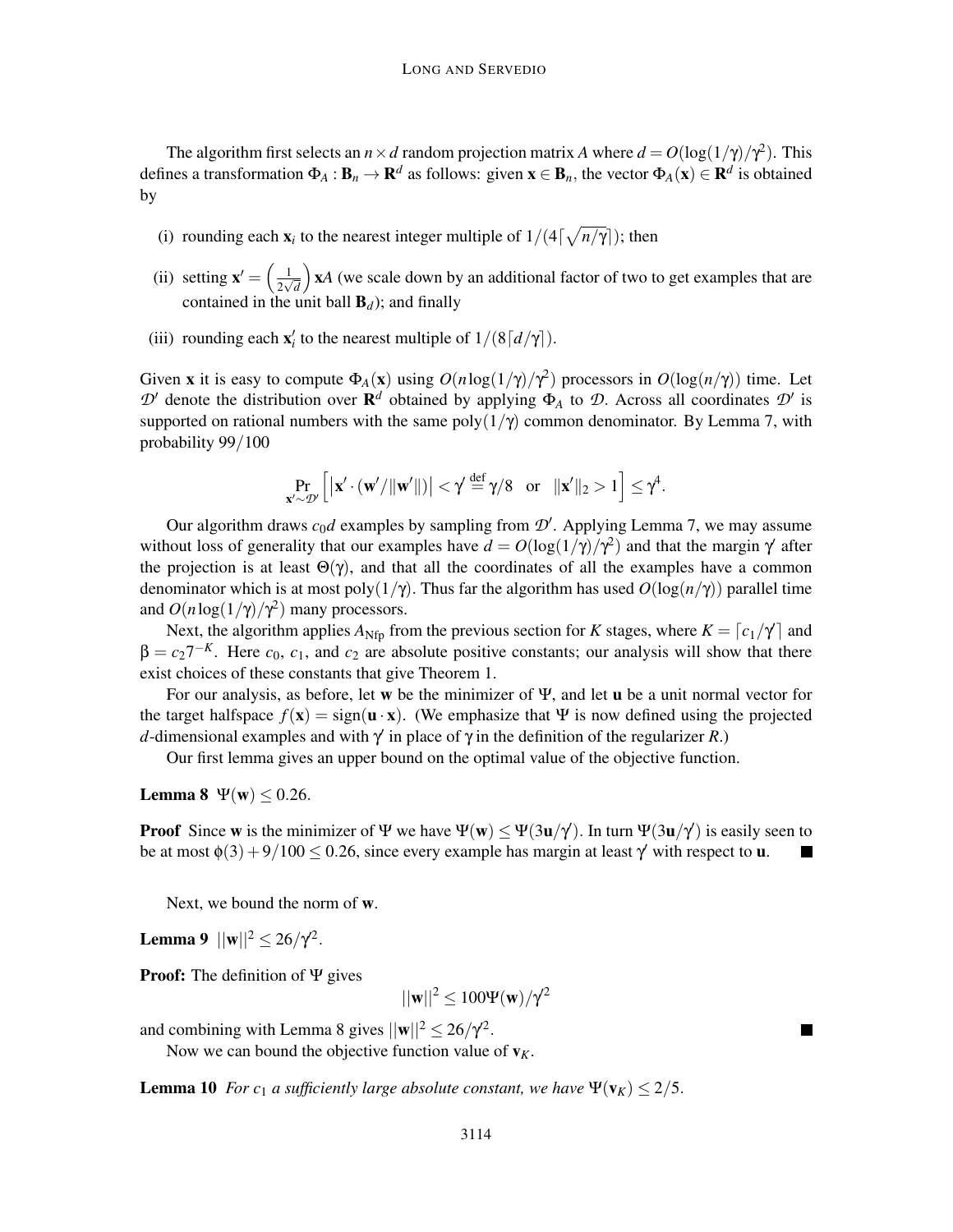Proof: Plugging Lemma 9 into the RHS of Lemma 5 and simplifying, we get

$$
\Psi(\mathbf{v}_K)-\Psi(\mathbf{w})\leq \frac{751}{25(2\sqrt{51}+\gamma K)^2}.
$$

Applying Lemma 8, we get

$$
\Psi(\mathbf{v}_K) \le 0.26 + \frac{751}{25(2\sqrt{51} + \gamma' K)^2}
$$

from which the lemma follows.

Now we can bound  $v_K$  nearly the same way that we bounded w:

**Lemma 11**  $||**v**<sub>K</sub>|| \le 7/γ$ .

**Proof:** The argument is similar to the proof of Lemma 9, using Lemma 10 in place of Lemma 8.  $\blacksquare$ Now we can bound the value of the objective function of the finite precision algorithm.

**Lemma 12** *There exist absolute positive constants*  $c_1$ ,  $c_2$  *such that*  $\Psi(\hat{\mathbf{v}}_K) \leq 3/7$ .

**Proof** Because  $\beta = c_2 7^{-\lceil c_1/\gamma' \rceil}$ , Lemma 6 implies that  $||\hat{\mathbf{v}}_K - \mathbf{v}_K|| \leq c_2$ . Since  $\phi$  has a Lipschitz constant of 2, so does  $\Phi$ , and consequently we have that

$$
\Phi(\hat{\mathbf{v}}_K) - \Phi(\mathbf{v}_K) \le 2c_2. \tag{1}
$$

.

Next, since Lemma 11 gives  $||\mathbf{v}_K|| \le 7/\gamma$ , and  $||\hat{\mathbf{v}}_K - \mathbf{v}_K|| \le c_2$ , we have  $||\hat{\mathbf{v}}_K|| \le 7/\gamma + c_2$ , which in turn implies

$$
\|\hat{\mathbf{v}}_K\|^2 - \|\mathbf{v}_K\|^2 \le (7/\gamma + c_2)^2 - (7/\gamma)^2 = 14c_2/\gamma + c_2^2.
$$

and thus

$$
R(\hat{\mathbf{v}}_K) - R(\mathbf{v}_K) \le \frac{14c_2\gamma}{100} + \frac{(\gamma^2)^2c_2^2}{100}.
$$

Combining this with  $(1)$ , we get that for  $c_2$  less than a sufficiently small positive absolute constant, we have  $\Psi(\hat{v}_K) - \Psi(v_K) < 3/7 - 2/5$ , and combining with Lemma 10 completes the proof.

Finally, we observe that  $\Psi(\hat{\mathbf{v}}_k)$  is an upper bound on the fraction of examples in the sample that are misclassified by  $\hat{\mathbf{v}}_k$ . Taking  $c_0$  sufficiently large and applying standard VC sample complexity bounds, we have established the  $(\epsilon, \delta)$  PAC learning properties of the algorithm. (Recall from the start of this subsection that we have taken  $\epsilon = 7/16$  and  $\delta = 1/2$ .)

It remains to analyze the parallel time complexity of the algorithm. We have already analyzed the parallel time complexity of the initial random projection stage, and shown that we may take the finite-precision iterative algorithm  $A_{Nfp}$  to run for  $O(1/\gamma)$  stages, so it suffices to analyze the parallel time complexity of each stage  $A_{Nfp}$ . We will show that each stage runs in parallel time polylog $(1/\gamma)$ and thus establish the theorem.

Recall that we have set  $\beta = \Theta(7^{-K})$  and that  $K = \Theta(1/\gamma)$ . The invariant we maintain throughout each iteration *k* of algorithm  $A_{Nfp}$  is that each coordinate of  $\hat{v}_k$  is a poly(*K*)-bit rational number and each coordinate of  $\hat{\mathbf{z}}_k$  is a poly(*K*)-bit rational number. It remains to show that given such values  $\hat{\mathbf{v}}_k$ and  $\hat{\mathbf{z}}_k$ , in parallel time polylog( $1/\gamma$ ) using log( $1/\gamma$ ) processors,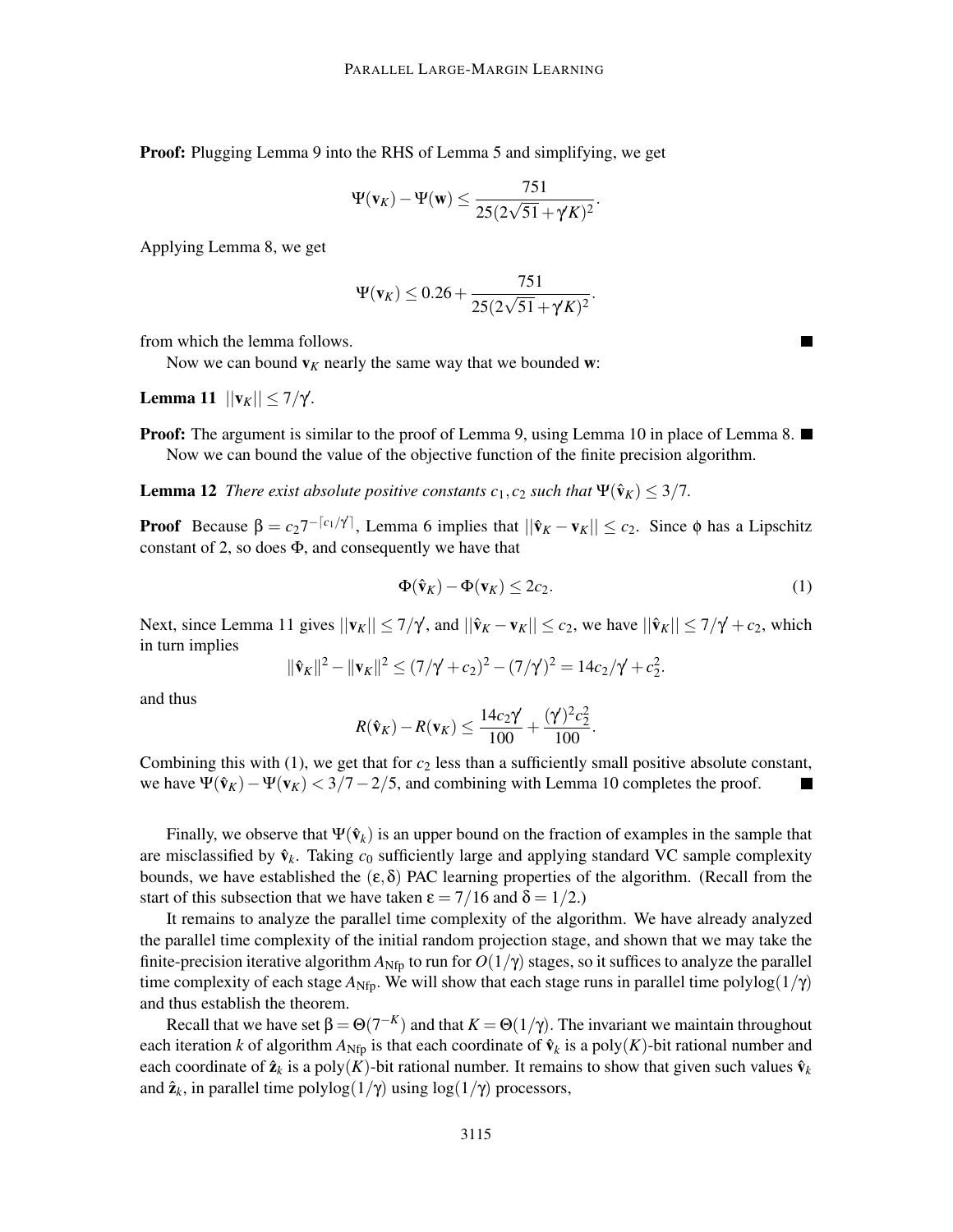- 1. it is possible to compute each coordinate  $g(\hat{\mathbf{z}}_k)_i$  to accuracy  $2^{-100K}/\sqrt{d}$ ;
- 2. it is possible to determine a vector  $\hat{\mathbf{r}}_k$  such that  $\|\hat{\mathbf{r}}_k g(\hat{\mathbf{z}}_k)\| \leq \beta$ , and that each coefficient of the new value  $\hat{\mathbf{v}}_{k+1} = \hat{\mathbf{z}}_k - \hat{\mathbf{r}}_k$  is again a poly(*K*)-bit rational number; and
- 3. it is possible to compute the new value  $\hat{\mathbf{z}}_{k+1}$  and that each coordinate of  $\hat{\mathbf{z}}_{k+1}$  is again a  $poly(K)$ -bit rational number.

We begin by analyzing the approximate computation of the gradient. Recall that

$$
g(\mathbf{v}) = \frac{1}{m} \sum_{t} \phi'(y_t(\mathbf{v} \cdot \mathbf{x}_t)) y_t \mathbf{x}_t + \gamma^2 \mathbf{v}/50.
$$

Note that

$$
\phi'(z) = \frac{z}{\sqrt{1+z^2}} - 1.
$$

To analyze the approximation of φ ′ we will first need a lemma about approximating the square root function efficiently in parallel. While related statements are known and our statement below can be proved using standard techniques, we have included a proof in Appendix D because we do not know a reference for precisely this statement.

Lemma 13 *There is an algorithm A<sup>r</sup> that, given an L-bit positive rational number z and an L-bit positive rational number*  $\beta$  *as input, outputs*  $A_r(z)$  *for which*  $|A_r(z) - \sqrt{z}| \leq \beta$  *in* poly(loglog(1/ $\beta$ ), log*L*) *parallel time using* poly(log(1/β),*L*) *processors.*

Armed with the ability to approximate the square root, we can easily approximate  $\phi'$ .

Lemma 14 *There is an algorithm A<sup>p</sup> that, given an L-bit positive rational number z, and an L*-bit positive rational number  $β ≤ 1/4$ , outputs  $A_p(z)$  for which  $|A_p(z) - φ'(z)| ≤ β$  in at most poly(loglog(1/β), log*L*) *parallel time using* poly(log(1/β),*L*) *processors.*

**Proof:** Assume without loss of generality that  $\beta \leq 1/4$ . Then, because  $\sqrt{1+z^2} \geq 1$ , if an approximation *s* of  $\sqrt{1+z^2}$  satisfies  $|s-\sqrt{1+z^2}| \le \beta/2^{L+1}$ , then

$$
\frac{1}{s}-\frac{1}{\sqrt{1+z^2}}\leq \beta/2^L.
$$

Applying Lemma 13 and recalling the well-known fact that there are efficient parallel algorithms for division (see Beame et al., 1986) completes the proof.

Using this approximation for  $\phi'$ , and calculating the sums in the straightforward way, we get the required approximation  $\hat{\mathbf{r}}_k$ . We may assume without loss of generality that each component of  $\hat{\mathbf{r}}_k$ has been rounded to the nearest multiple of β/2. Since each component of *g* has size at most 2, and the denominator of  $\hat{\mathbf{r}}_k$  has  $O(K)$  bits,  $\hat{\mathbf{r}}_k$  in total requires at most  $O(K)$  bits. We can assume without loss of generality that  $\gamma^2/50$  is a perfect square, so multiplying the components of a vector by  $\frac{1-\sqrt{\mu}}{1+\sqrt{\mu}}$ 1+ √*µ* can be accomplished while adding  $O(log(1/\gamma))$  bits to each of their rational representations. Thus, a straightforward induction implies that each of the components of each of the denominators of  $v_k$ and  $\mathbf{z}_k$  can be written with  $k \log(1/\gamma) + O(1/\gamma) = O((1/\gamma) \log(1/\gamma))$  bits.

To bound the numerators of the components of  $v_k$  and  $z_k$ , it suffices to bound the norms of  $v_k$ and  $z_k$ . Lemma 11 implies that  $||v_k|| \le 5/\gamma$  and so Lemma 6 implies  $||\hat{v}_k|| \le 5/\gamma + 1$  which in turn directly implies  $||\hat{\mathbf{z}}_k|| \leq 3(5/\gamma + 1)$ .

Thus, each iteration takes  $O(polylog(1/\gamma))$  time, and there are a total of  $O(1/\gamma)$  iterations. This completes the proof of Theorem 1.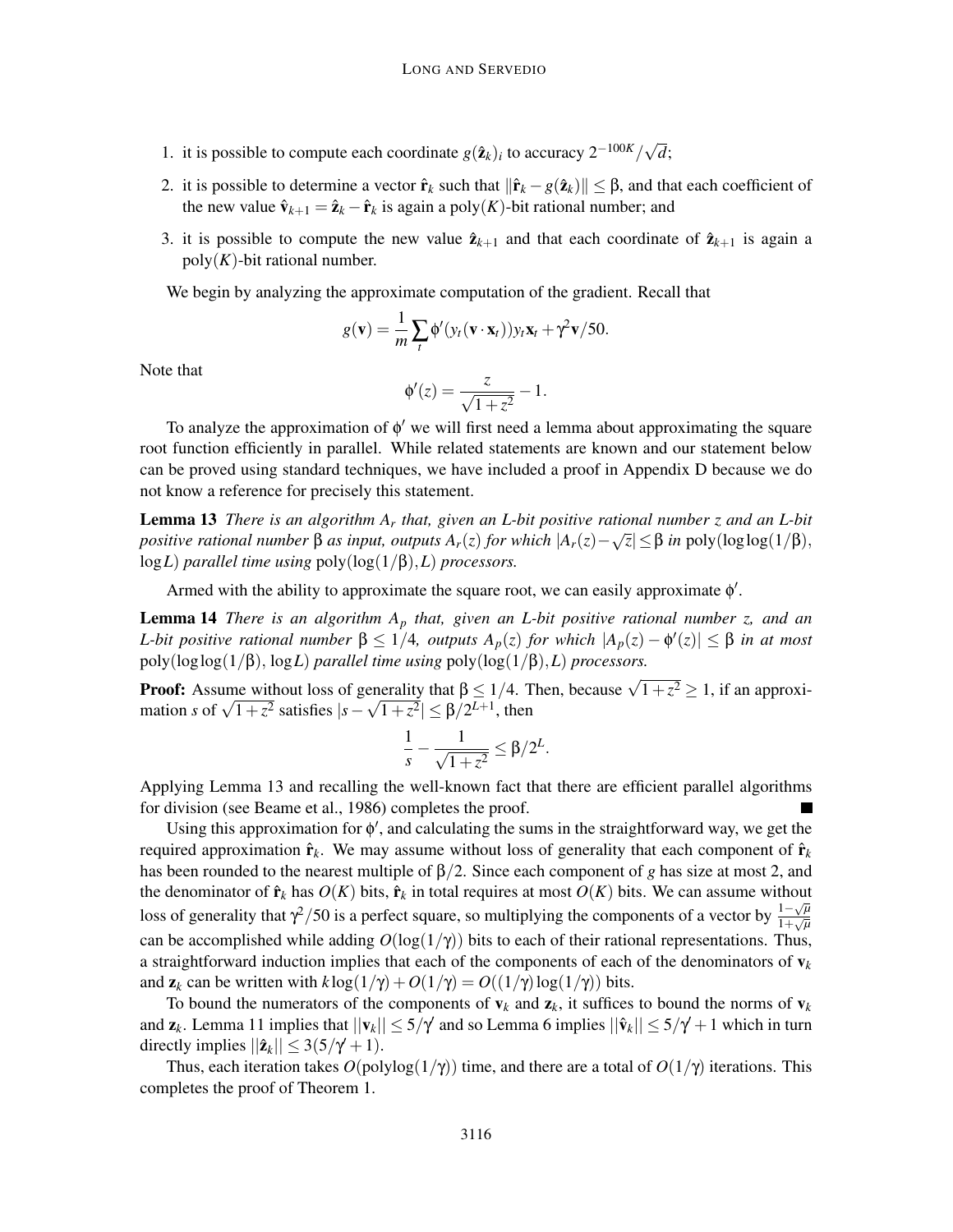# 3. Lower Bound for Parallel Boosting in the Oracle Model

Boosting is a widely used method for learning large-margin halfspaces. In this section we consider the question of whether boosting algorithms can be efficiently parallelized. We work in the original PAC learning setting (Valiant, 1984; Kearns and Vazirani, 1994; Schapire, 1990) in which a weak learning algorithm is provided as an oracle that is called by the boosting algorithm, which must simulate a distribution over labeled examples for the weak learner. Our main result for this setting is that boosting is inherently sequential; being able to call the weak learner multiple times in parallel within a single boosting stage does not reduce the overall number of sequential boosting stages that are required. In fact we show this in a very strong sense, by proving that a boosting algorithm that runs *arbitrarily* many copies of the weak learner in parallel in each stage cannot save *even one* stage over a sequential booster that runs the weak learner just once in each stage. This lower bound is unconditional and information-theoretic.

Below we first define the parallel boosting framework and give some examples of parallel boosters. We then state and prove our lower bound on the number of stages required by parallel boosters. A consequence of our lower bound is that  $\Omega(\log(1/\epsilon)/\gamma^2)$  stages of parallel boosting are required in order to boost a γ-advantage weak learner to achieve classification accuracy  $1 - \varepsilon$  no matter how many copies of the weak learner are used in parallel in each stage.

### 3.1 Parallel Boosting

Our definition of weak learning is standard in PAC learning, except that for our discussion it suffices to consider a single target function  $f : X \to \{-1, 1\}$  over a domain *X*.

Definition 15 *A* γ-advantage weak learner *L is an algorithm that is given access to a source of independent random labeled examples drawn from an (unknown and arbitrary) probability distribution P over labeled examples*  $\{(x, f(x))\}_{x\in X}$ . *L must*<sup>2</sup> *return a weak hypothesis h* : *X* → {−1,1} *that satisfies*  $Pr_{(x, f(x)) \leftarrow P}[h(x) = f(x)] \ge 1/2 + \gamma$ . *Such an h is said to have* advantage  $\gamma w.r.t.$  *P*.

We fix  $P$  to henceforth denote the initial distribution over labeled examples; that is,  $P$  is a distribution over  $\{(x, f(x))\}_{x \in X}$  where the marginal distribution  $\mathcal{P}_X$  may be an arbitrary distribution over *X*.

Intuitively, a boosting algorithm runs the weak learner repeatedly on a sequence of carefully chosen distributions  $P_1, P_2, \ldots$  to obtain weak hypotheses  $h_1, h_2, \ldots$ , and combines the weak hypotheses to obtain a final hypothesis *h* that has high accuracy under *P*. We first give a definition that captures the idea of a "sequential" (non-parallel) booster, and then extend the definition to parallel boosters.

# 3.1.1 SEQUENTIAL BOOSTERS

We give some intuition to motivate our definition. In a normal (sequential) boosting algorithm, the probability weight that the  $(t + 1)$ st distribution  $P_{t+1}$  puts on a labeled example  $(x, f(x))$  may depend on the values of all the previous weak hypotheses  $h_1(x), \ldots, h_t(x)$  and on the value of  $f(x)$ . No other dependence on *x* is allowed, since intuitively the only interface that the boosting algorithm should have with each data point is through its label and the values of the weak hypotheses. We

<sup>2.</sup> The usual definition of a weak learner would allow *L* to fail with probability δ. This probability can be made exponentially small by running *L* multiple times so for simplicity we assume there is no failure probability.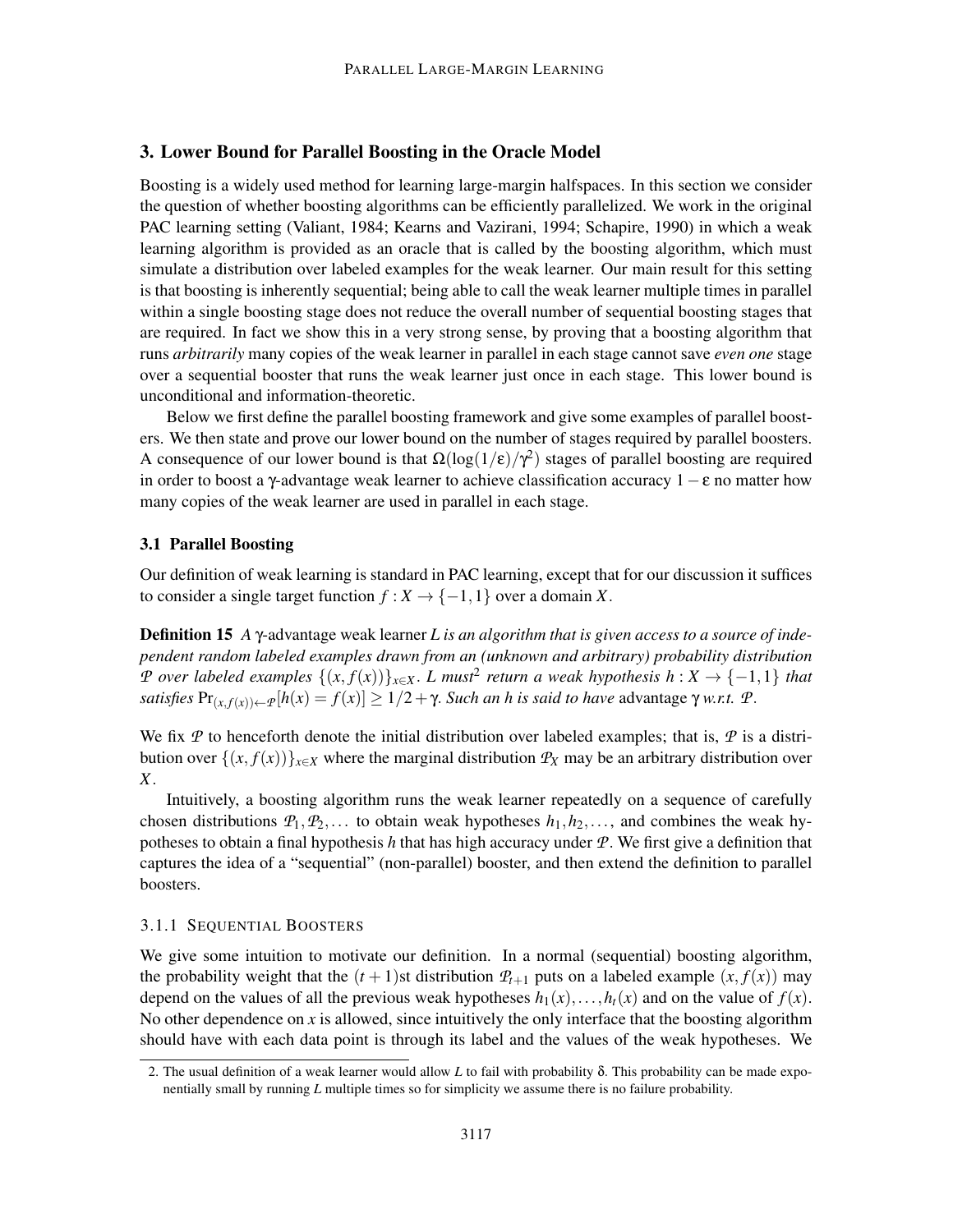further observe that since the distribution  $P$  is the only source of labeled examples, a booster should construct the distribution  $P_{t+1}$  by somehow "filtering" examples drawn from  $P$  based on the values  $h_1(x), \ldots, h_t(x), f(x)$ . We thus define a sequential booster as follows:

Definition 16 (Sequential booster) *A T*-stage sequential boosting algorithm *is defined by a sequence*  $\alpha_1, \ldots, \alpha_T$  *of functions*  $\alpha_t : \{-1,1\}^t \to [0,1]$  *and a (randomized) Boolean function h* :  $\{-1,1\}^T \rightarrow \{-1,1\}$ . In the t-th stage of boosting, the distribution  $P_t$  over labeled examples that is *given to the weak learner by the booster is obtained from P by doing rejection sampling according to* α*<sup>t</sup>* . *More precisely, a draw from P<sup>t</sup> is made as follows: draw* (*x*, *f*(*x*)) *from P and compute the value*  $p_x := \alpha_t(h_1(x), \ldots, h_{t-1}(x), f(x))$ . With probability  $p_x$  *accept*  $(x, f(x))$  *as the output of the draw from*  $P_t$ , and with the remaining  $1 - p_x$  *probability reject this*  $(x, f(x))$  *and try again. In stage t the booster gives the weak learner access to P<sup>t</sup> as defined above, and the weak learner generates a hypothesis h<sup>t</sup> that has advantage at least* <sup>γ</sup> *w.r.t. P<sup>t</sup> . Together with h*1,...,*ht*−1*, this h<sup>t</sup> enables the booster to give the weak learner access to*  $P_{t+1}$  *in the next stage.* 

*After T stages, weak hypotheses h*1,...,*h<sup>T</sup> have been obtained from the weak learner. The* final hypothesis *of the booster is*  $H(x) := h(h_1(x), \ldots, h_T(x))$ *, and its accuracy is* 

$$
\min_{h_1,\ldots,h_T} \Pr_{(x,f(x))\leftarrow \mathcal{P}}[H(x) = f(x)],
$$

*where the min is taken over all sequences*  $h_1, \ldots, h_T$  *of T weak hypotheses subject to the condition that each h<sup>t</sup> has advantage at least* <sup>γ</sup> *w.r.t. P<sup>t</sup> .*

Many PAC-model boosting algorithms in the literature are covered by Definition 16, such as the original boosting algorithm of Schapire (1990), Boost-by-Majority (Freund, 1995), MadaBoost (Domingo and Watanabe, 2000), BrownBoost (Freund, 2001), SmoothBoost (Servedio, 2003), FilterBoost (Bradley and Schapire, 2007) and others. All these boosters use  $\Omega(\log(1/\epsilon)/\gamma^2)$  stages of boosting to achieve  $1 - \varepsilon$  accuracy, and indeed Freund (1995) has shown that any sequential booster must run for  $\Omega(\log(1/\epsilon)/\gamma^2)$  stages. More precisely, Freund (1995) modeled the phenomenon of boosting using the majority function to combine weak hypotheses as an interactive game between a "weightor" and a "chooser" (see Freund, 1995, Section 2). He gave a strategy for the weightor, which corresponds to a boosting algorithm, and showed that after *T* stages of boosting this boosting algorithm generates a final hypothesis that is guaranteed to have error at most  $\mathrm{vote}(\gamma,T) \stackrel{\text{def}}{=} \sum_{j=0}^{\lfloor T/2 \rfloor} \binom{T}{j}$  $\int_{i}^{T}$ )  $\left(\frac{1}{2} + \gamma\right)^{j} \left(1/2 - \gamma\right)^{T-j}$  (see Freund, 1995, Theorem 2.1). Freund also gives a matching lower bound by showing (see his Theorem 2.4) that any *T*-stage sequential booster must have error at least as large as vote( $\gamma$ , *T*), and so consequently any sequential booster that generates a  $(1 - \varepsilon)$ -accurate final hypothesis must run for  $\Omega(\log(1/\varepsilon)/\gamma^2)$  stages. Our Theorem 18 below extends this lower bound to parallel boosters.

#### 3.1.2 PARALLEL BOOSTING

Parallel boosting is a natural generalization of sequential boosting. In stage *t* of a parallel booster the boosting algorithm may simultaneously run the weak learner many times in parallel using different probability distributions. The distributions that are used in stage *t* may depend on any of the weak hypotheses from earlier stages, but may not depend on any of the weak hypotheses generated by any of the calls to the weak learner in stage *t*.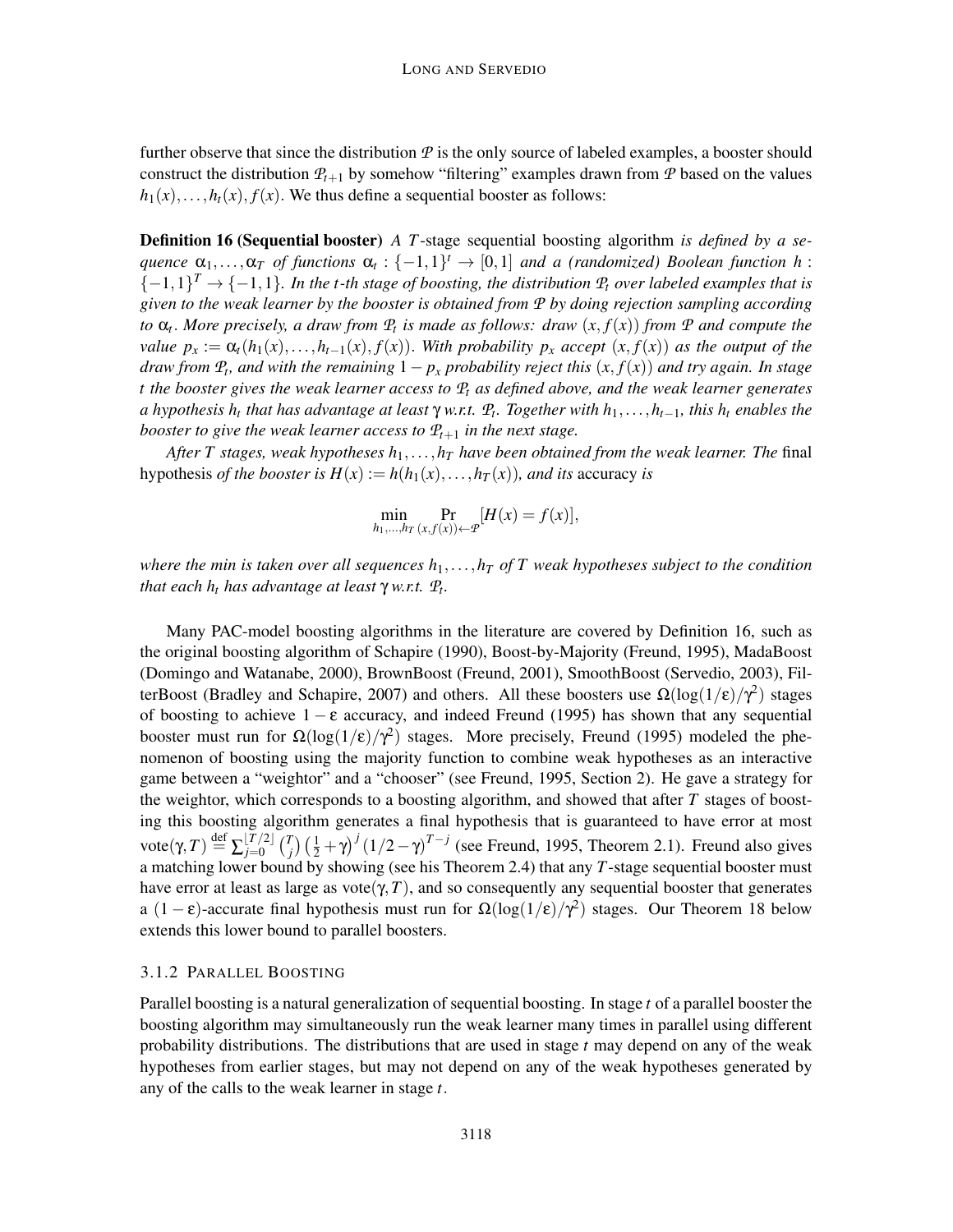Definition 17 (Parallel booster) *A T*-stage parallel boosting algorithm with *N*-fold parallelism *is defined by TN functions*  $\{\alpha_{t,k}\}_{t\in[T],k\in[N]}$  *and a (randomized) Boolean function h, where*  $\alpha_{t,k}$ : {−1,1} (*t*−1)*N*+<sup>1</sup> <sup>→</sup> [0,1] *and h* : {−1,1} *TN* → {−1,1}. *In the t-th stage of boosting the weak learner is run N times in parallel. For each*  $k \in [N]$ , the distribution  $P_{t,k}$  *over labeled examples that is given to the k-th run of the weak learner is as follows: a draw from P<sup>t</sup>*,*<sup>k</sup> is made by drawing a labeled ex*ample  $(x, f(x))$  from P, computing the value  $p_x := \alpha_{t,k}(h_{1,1}(x), \ldots, h_{t-1,N}(x), f(x))$ , and accepting  $(x, f(x))$  *as the output of the draw from*  $P_{t,k}$  *with probability*  $p_x$  *(and rejecting it and trying again otherwise). In stage t, for each*  $k \in [N]$  *the booster gives the weak learner access to*  $\mathcal{P}_{t,k}$  *as defined above and the weak learner generates a hypothesis*  $h_{t,k}$  *<i>that has advantage at least*  $\gamma$  *w.r.t.*  $\mathcal{P}_{t,k}$ *. Together with the weak hypotheses*  $\{h_{s,j}\}_{s\in[t-1], j\in[N]}$  *obtained in earlier stages, these*  $h_{t,k}$ *'s enable the booster to give the weak learner access to each P<sup>t</sup>*+1,*<sup>k</sup> in the next stage.*

*After T stages, TN weak hypotheses*  $\{h_{t,k}\}_{t\in[T],k\in[N]}$  *have been obtained from the weak learner. The* final hypothesis *of the booster is*  $H(x) := h(h_{1,1}(x), \ldots, h_{T,N}(x))$ , *and its* accuracy *is* 

$$
\min_{h_{t,k}} \Pr_{(x,f(x))\leftarrow T} [H(x) = f(x)],
$$

*where the min is taken over all sequences of TN weak hypotheses subject to the condition that each <sup>h</sup>t*,*<sup>k</sup> has advantage at least* <sup>γ</sup> *w.r.t. P<sup>t</sup>*,*k.*

The parameter *N* above corresponds to the number of processors that the parallel booster is using. Parallel boosting algorithms that call the weak learner different numbers of times at different stages fit into our definition simply by taking *N* to be the max number of parallel calls made at any stage. Several parallel boosting algorithms have been given in the literature; in particular, all boosters that construct branching program or decision tree hypotheses are of this type. The number of stages of these boosting algorithms corresponds to the depth of the branching program or decision tree that is constructed, and the number of nodes at each depth corresponds to the parallelism parameter. Branching program boosters (Mansour and McAllester, 2002; Kalai and Servedio, 2005; Long and Servedio, 2005, 2008) all make poly $(1/\gamma)$  many calls to the weak learner within each stage and all require  $\Omega(\log(1/\epsilon)/\gamma^2)$  stages, while the earlier decision tree booster (Kearns and Mansour, 1996) requires  $\Omega(\log(1/\epsilon)/\gamma^2)$  stages but makes  $2^{\Omega(\log(1/\epsilon)/\gamma^2)}$  parallel calls to the weak learner in some stages. Our results in the next subsection will imply that *any* parallel booster must run for  $\Omega(\log(1/\epsilon)/\gamma^2)$  stages no matter how many parallel calls to the weak learner are made in each stage.

#### 3.2 The Lower Bound and Its Proof

Our lower bound theorem for parallel boosting is the following:

Theorem 18 *Let B be any T -stage parallel boosting algorithm with N-fold parallelism. Then for any* 0 < γ < 1/2*, when B is used to boost a* γ*-advantage weak learner the resulting final hypothesis may have error as large as* vote(γ,*T*) *(see the discussion after Definition 17).*

We emphasize that Theorem 18 holds for any  $\gamma$  and any *N* that may depend on  $\gamma$  in an arbitrary way.

The theorem is proved as follows: fix any  $0 < \gamma < 1/2$  and fix *B* to be any *T*-stage parallel boosting algorithm. We will exhibit a target function *f* and a distribution *P* over  $\{(x, f(x))_{x\in X},$  and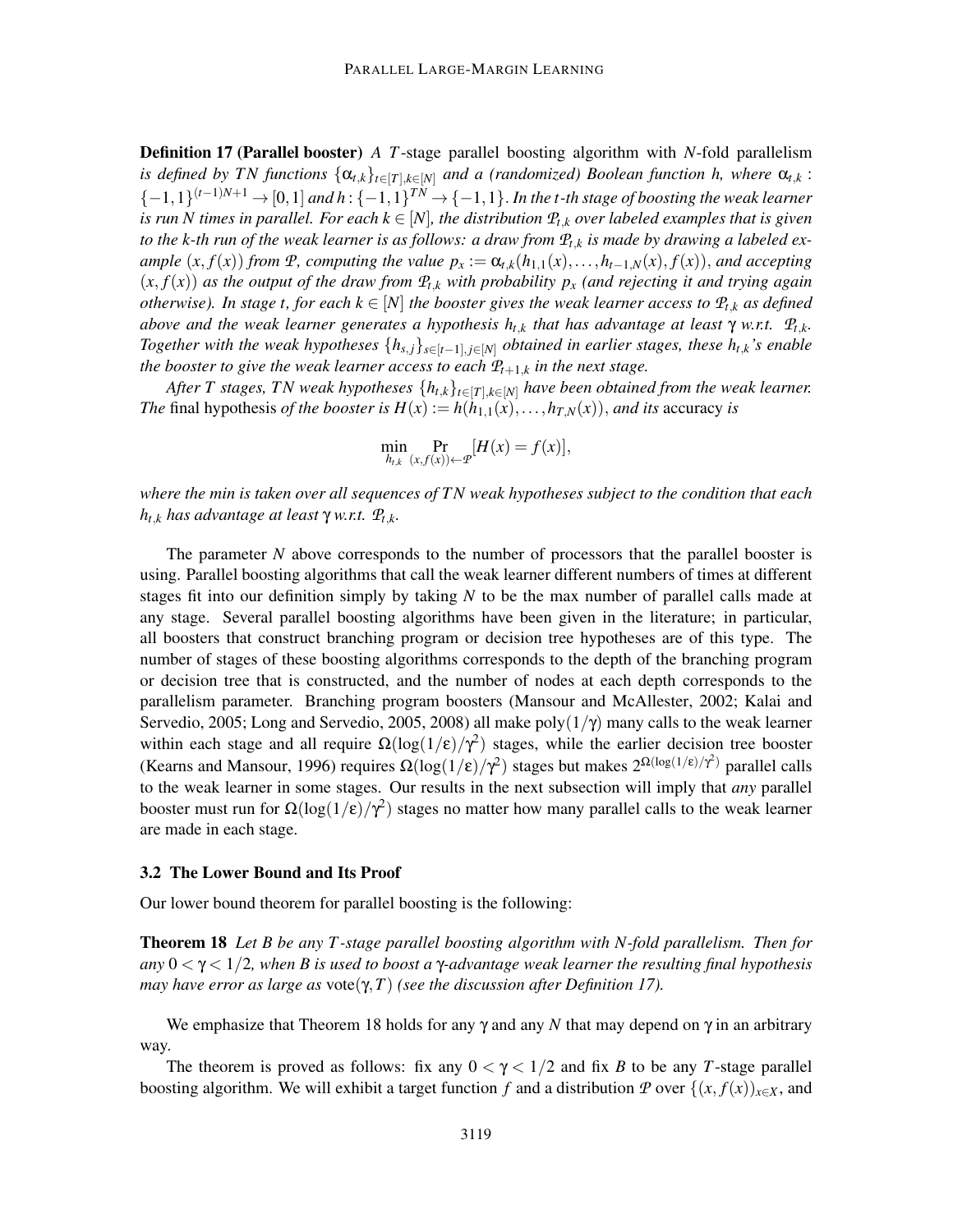describe a strategy that a weak learner *W* can use to generate weak hypotheses  $h_{t,k}$  that all have advantage at least γ with respect to the distributions  $P_t$ <sub>*k*</sub>. We show that with this weak learner *W*, the resulting final hypothesis *H* that *B* outputs will have accuracy at most  $1 - \text{vote}(\gamma, T)$ .

We begin by describing the desired *f* and *P*, both of which are fairly simple. The domain *X* of *f* is  $X = Z \times \Omega$ , where *Z* denotes the set  $\{-1,1\}$  and  $\Omega$  denotes the set of all infinite sequences  $\omega = (\omega_1, \omega_2, \dots)$  where each  $\omega_i$  belongs to  $\{-1, 1\}$ . The target function *f* is simply  $f(z, \omega) = z$ ; that is, *f* always simply outputs the first coordinate of its input vector. The distribution  $P = (P^X, P^Y)$ over labeled examples  $\{(x, f(x))\}_{x \in X}$  is defined as follows.<sup>3</sup> A draw from *P* is obtained by drawing  $x = (z, \omega)$  from  $\mathcal{P}^X$  and returning  $(x, f(x))$ . A draw of  $x = (z, \omega)$  from  $\mathcal{P}^X$  is obtained by first choosing a uniform random value in  $\{-1,1\}$  for *z*, and then choosing  $\omega_i \in \{-1,1\}$  to equal *z* with probability  $1/2 + \gamma$  independently for each *i*. Note that under *P*, given the label  $z = f(x)$  of a labeled example  $(x, f(x))$ , each coordinate  $\omega_i$  of x is correct in predicting the value of  $f(x, z)$  with probability  $1/2 + \gamma$  independently of all other  $\omega_i$ 's.

We next describe a way that a weak learner *W* can generate a γ-advantage weak hypothesis each time it is invoked by *B*. Fix any  $t \in [T]$  and any  $k \in [N]$ , and recall that  $\mathcal{P}_{t,k}$  is the distribution over labeled examples that is used for the *k*-th call to the weak learner in stage *t*. When *W* is invoked with  $P_{t,k}$  it replies as follows (recall that for  $x \in X$  we have  $x = (z, \omega)$  as described above):

- (i) If  $Pr_{(x,f(x)) \leftarrow P_{t,k}}[\omega_t = f(x)] \ge 1/2 + \gamma$  then the weak hypothesis  $h_{t,k}(x)$  is the function " $\omega_t$ "," the  $(t + 1)$ -st coordinate of *x*. Otherwise,
- (ii) the weak hypothesis  $h_t$ <sub>*k*</sub>(*x*) is "*z*," the first coordinate of *x*. (Note that since  $f(x) = z$  for all *x*, this weak hypothesis has zero error.)

It is clear that each weak hypothesis *ht*,*<sup>k</sup>* generated as described above indeed has advantage at least <sup>γ</sup> w.r.t. *P<sup>t</sup>*,*k*, so the above is a legitimate strategy for *<sup>W</sup>*. It is also clear that if the weak learner ever uses option (ii) above at some invocation  $(t, k)$  then *B* may output a zero-error final hypothesis simply by taking  $H = h_{t,k} = f(x)$ . On the other hand, the following crucial lemma shows that if the weak learner never uses option (ii) for any  $(t, k)$  then the accuracy of *B* is upper bounded by vote( $γ, T$ ):

**Lemma 19** *If W never uses option (ii) then*  $Pr_{(x, f(x)) \leftarrow P}[H(x) \neq f(x)] \geq \text{vote}(\gamma, T)$ *.* 

**Proof** If the weak learner never uses option (ii) then *H* depends only on variables

$$
\omega_1,\ldots,\omega_{\mathcal{T}}
$$

and hence is a (randomized) Boolean function over these variables. Recall that for  $(x = (z, \omega)$ ,  $f(x) = z$  drawn from *P*, each coordinate

$$
\omega_1,\ldots,\omega_{\mathcal{T}}
$$

independently equals *z* with probability  $1/2 + \gamma$ . Hence the optimal (randomized) Boolean function *H* over inputs  $\omega_1, \ldots, \omega_T$  that maximizes the accuracy  $Pr_{(x,f(x)) \leftarrow P}[H(x) = f(x)]$  is the (deterministic) function  $H(x) = \text{Maj}(\omega_1, \ldots, \omega_T)$  that outputs the majority vote of its input bits. (This can be

<sup>3.</sup> Note that  $P^X$  and  $P^Y$  are not independent; indeed, in a draw  $(x, y = f(x))$  from  $(P^X, P^Y)$  the outcome of *x* completely determines *y*.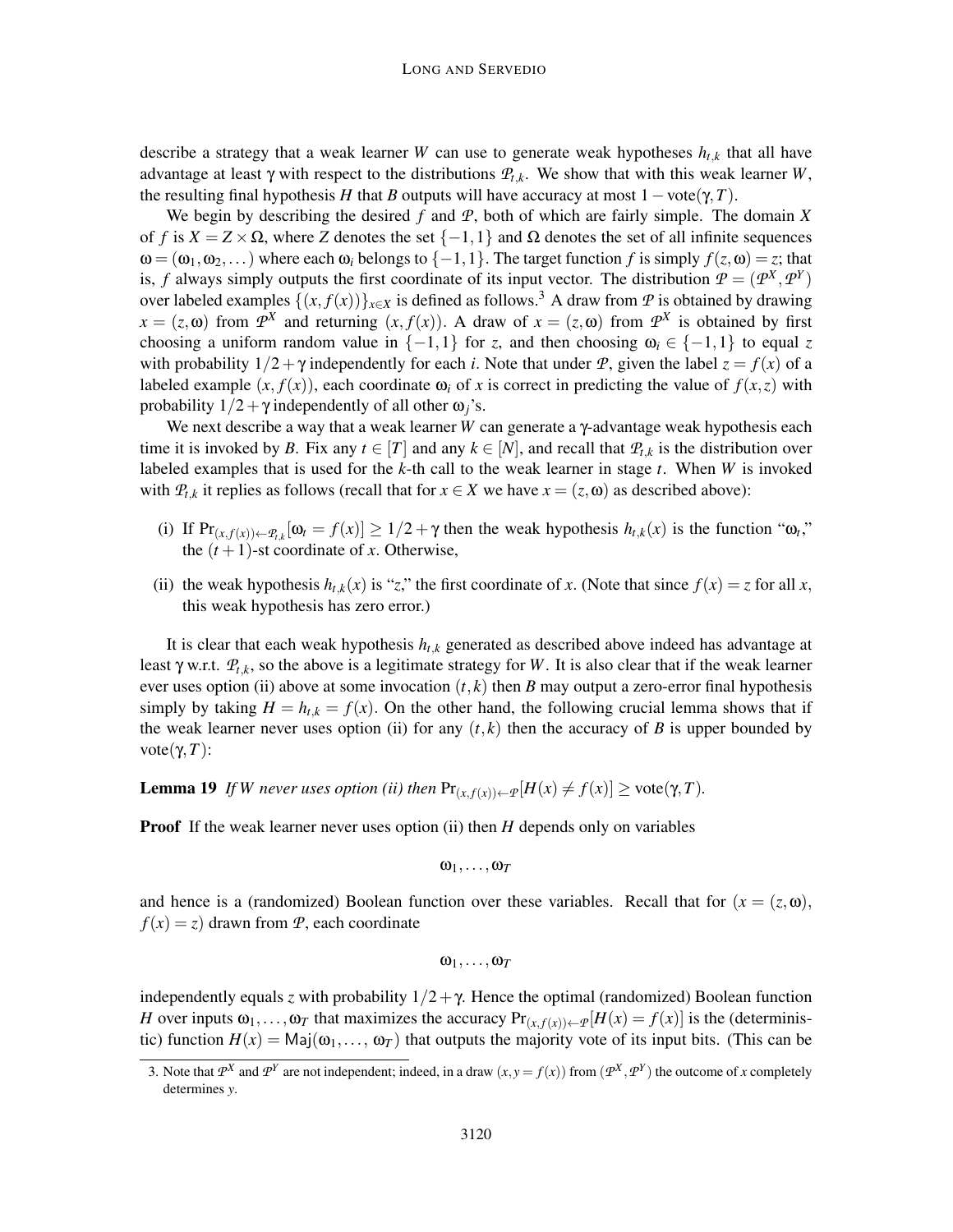easily verified using Bayes' rule in the usual "Naive Bayes" calculation.) The error rate of this *H* is precisely the probability that at most  $|T/2|$  "heads" are obtained in *T* independent  $(1/2+\gamma)$ -biased coin tosses, which equals vote(γ, *T*).

Thus to prove Theorem 18 it suffices to prove the following lemma, which we prove by induction on *t*:

**Lemma 20** *W never uses option (ii) (that is,*  $Pr_{(x,f(x))\leftarrow P_{t,k}}[\omega_t = f(x)] \geq 1/2 + \gamma$  always).

**Proof** *Base case (t = 1)*. For any  $k \in [N]$ , since  $t = 1$  there are no weak hypotheses from previous stages, so the value of the rejection sampling parameter  $p_x$  is determined by the bit  $f(x) = z$  (see Definition 17). Hence  $P_{1,k}$  is a convex combination of two distributions which we call  $\mathcal{D}_1$  and *D*−1. For *b* ∈ {−1,1}, a draw of  $(x = (z, \omega); f(x) = z)$  from  $\mathcal{D}_b$  is obtained by setting  $z = b$  and independently setting each coordinate  $\omega_i$  equal to *z* with probability  $1/2 + \gamma$ . Thus in the convex combination  $\mathcal{P}_{1,k}$  of  $\mathcal{D}_1$  and  $\mathcal{D}_{-1}$ , we also have that  $\omega_1$  equals *z* (that is,  $f(x)$ ) with probability  $1/2 + \gamma$ . So the base case is done.

*Inductive step (t > 1).* Thanks to the conditional independence of different coordinates  $\omega_i$  given the value of  $\zeta$  in a draw from  $\mathcal{P}$ , the proof is quite similar to the base case.

Fix any  $k \in [N]$ . The inductive hypothesis and the weak learner's strategy together imply that for each labeled example  $(x = (z, \omega), f(x) = z)$ , since  $h_{s,\ell}(x) = \omega_s$  for  $s < t$ , the rejection sampling parameter  $p_x = \alpha_{t,k}(h_{1,1}(x),...,h_{t-1,N}(x),f(x))$  is determined by  $\omega_1,...,\omega_{t-1}$  and *z* and does not depend on  $\omega_t$ ,  $\omega_{t+1}$ ,.... Consequently the distribution  $P_{t,k}$  over labeled examples is some convex combination of  $2^t$  distributions which we denote  $\mathcal{D}_{\overline{b}}$ , where  $\overline{b}$  ranges over  $\{-1,1\}^t$  corresponding to conditioning on all possible values for  $\omega_1, \ldots, \omega_{t-1}, z$ . For each  $\overline{b} = (b_1, \ldots, b_t) \in \{-1, 1\}^t$ , a draw of  $(x = (z, \omega); f(x) = z)$  from  $\mathcal{D}_{\overline{b}}$  is obtained by setting  $z = b_t$ , setting  $(\omega_1, \ldots, \omega_{t-1}) = (b_1, \ldots, b_{t-1}),$ and independently setting each other coordinate  $\omega_j$  ( $j \ge t$ ) equal to *z* with probability  $1/2 + \gamma$ . In particular, because  $\omega_t$  is conditionally independent of  $\omega_1, ..., \omega_{t-1}$  given *z*, Pr( $\omega_t = z | \omega_1 = b_1, ..., \omega_{t-1} =$  $b_{t-1}$ ) = Pr( $\omega_t$  = *z*) = 1/2 +  $\gamma$ . Thus in the convex combination  $P_{t,k}$  of the different  $\mathcal{D}_b$ 's, we also have that  $\omega_t$  equals *z* (that is,  $f(x)$ ) with probability  $1/2 + \gamma$ . This concludes the proof of the lemma and the proof of Theorem 18.

# 4. Conclusion

There are many natural directions for future work on understanding the parallel complexity of learning large-margin halfspaces. One natural goal, of course, is to give an algorithm that provides an affirmative answer to the main question. But it is not clear to us that such an algorithm must actually exist, and so another intriguing direction is to prove negative results giving evidence that parallel learning of large-margin halfspaces is computationally hard.

As one example of a possible negative result, perhaps it is the case that (assuming  $P \neq NC$ ) there is no  $poly(n)$ -processor,  $polylog(n)$ -time algorithm with the following performance guarantee: given a sample of poly(*n*) many *n*-dimensional labeled examples that are consistent with some  $1/poly(n)$ -margin halfspace, the algorithm outputs a consistent halfspace hypothesis. A stronger result would be that no such algorithm can even output a halfspace hypothesis which is consistent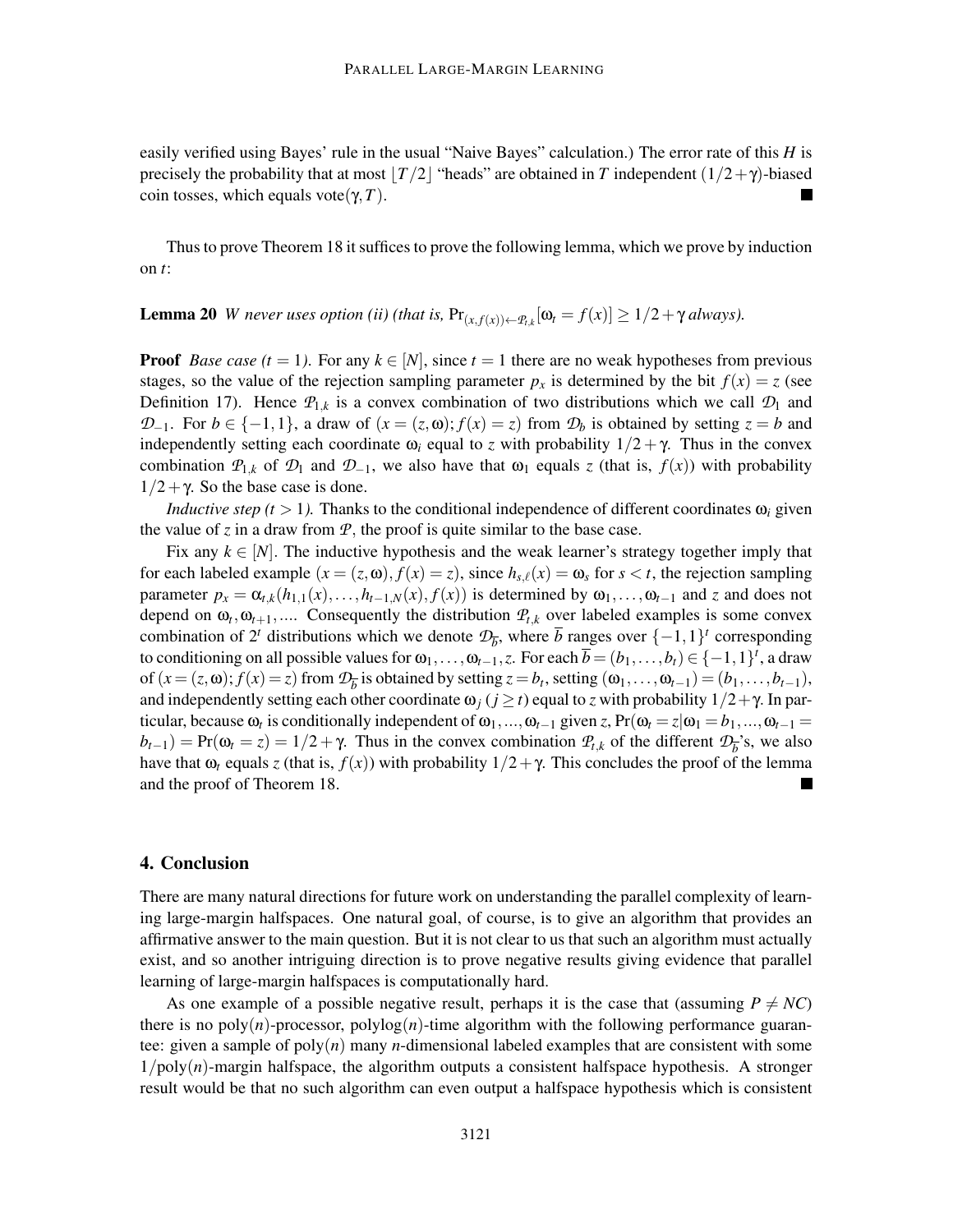with 99% (or 51%) of the labeled examples. Because of the requirement of a halfspace representation for the hypothesis such results would not directly contradict the main question, but they are contrary to it in spirit. We view the possibility of establishing such negative results as an interesting direction worthy of future study.

#### Acknowledgments

We thank Sasha Rakhlin for telling us about the paper of Soheili and Peña (2012), and anonymous reviewers for helpful comments.

## Appendix A. Proof of Lemma 2

First, let us establish that we can "boost the confidence" efficiently. Suppose we have an algorithm that achieves accuracy  $1 - \varepsilon$  in parallel time *T*<sup>*''*</sup> with probability *c*<sub>δ</sub>. Then we can run *O*(log(1/δ)) copies of this algorithm in parallel, then test each of their hypotheses in parallel using  $O(\log(1/\delta)/\epsilon)$ examples. The tests of individual examples can be done in parallel, and we can compute each empirical error rate in  $O(\log(1/\epsilon) + \log \log(1/\delta))$  time. Then we can output the hypothesis with the best accuracy on this additional test data. Finding the best hypothesis takes at most  $O(\log \log(1/\delta))$ parallel time (with polynomially many processors). The total parallel time taken is then  $O(T'' +$  $\log(1/\epsilon) + \log \log(1/\delta)$ ).

So now, we have as a subproblem the problem of achieving accuracy  $1-\epsilon$  with constant probability, say  $1/2$ .

The theorem statement assumes that we have as a subroutine an algorithm *A* that achieves constant accuracy with constant probability in time  $\mathcal T$ . Using the above reduction, we can use A to get an algorithm *A'* that achieves constant accuracy with probability  $1 - c/\log(1/\epsilon)$  (for a constant *c*) in  $T' = O(T + \log \log \log(1/\epsilon))$  time. We will use such an algorithm *A'*. (Note that the time taken by *A* ′ is an upper bound on the number of examples needed by *A* ′ .)

Algorithm *B* runs a parallel version of a slight variant of the "boosting-by-filtering" algorithm due to Freund (1995), using  $A'$  as a weak learner. Algorithm *B* uses parameters  $\alpha$  and *T*:

- For rounds  $t = 0, ..., T 1$ 
	- $-$  draw  $m = \frac{2T\alpha}{\epsilon} \max\left\{T', 4\ln\frac{32T^2\alpha}{\epsilon}\right\}$  $\left\{ \frac{P^2\alpha}{\epsilon} \right\}$  examples, call them  $S_t = \{(r, y, t), (r, t, t), \ldots\}$

$$
S_t = \{ (x_{t,1}, y_{t,1}), ..., (x_{t,m}, y_{t,m}) \}.
$$

- $-$  for each  $i = 1, ..., m$ ,
	- ∗ let *rt*,*<sup>i</sup>* be the the number of previous base classifiers *h*0,...,*ht*−<sup>1</sup> that are correct on  $(x_{t,i}, y_{t,i})$ , and

$$
* w_{t,i} = \left(\begin{matrix} T-t-1 \\ \frac{T}{2} \end{matrix}\right) \left(\frac{1}{2} + \alpha\right)^{\left\lfloor \frac{T}{2} \right\rfloor - r_{t,i}} \left(\frac{1}{2} - \alpha\right)^{\left\lceil \frac{T}{2} \right\rceil - t - 1 + r_{t,i}},
$$

- $-$  let  $w_{t, \max} = \max_r \left( \begin{array}{c} T t 1 \\ T 1 \end{array} \right)$  $\left[\frac{T}{2}-r\right)\left(\frac{1}{2}+\alpha\right)\left[\frac{T}{2}\right]-r\left(\frac{1}{2}-\alpha\right)\left[\frac{T}{2}\right]-t-1+r$  be the largest possible value that any  $w_{t,i}$  could take,
- apply the rejection method as follows: for each *i* ∈ *S<sup>t</sup>* ,
	- $\ast$  choose  $u_t$ , uniformly from [0, 1],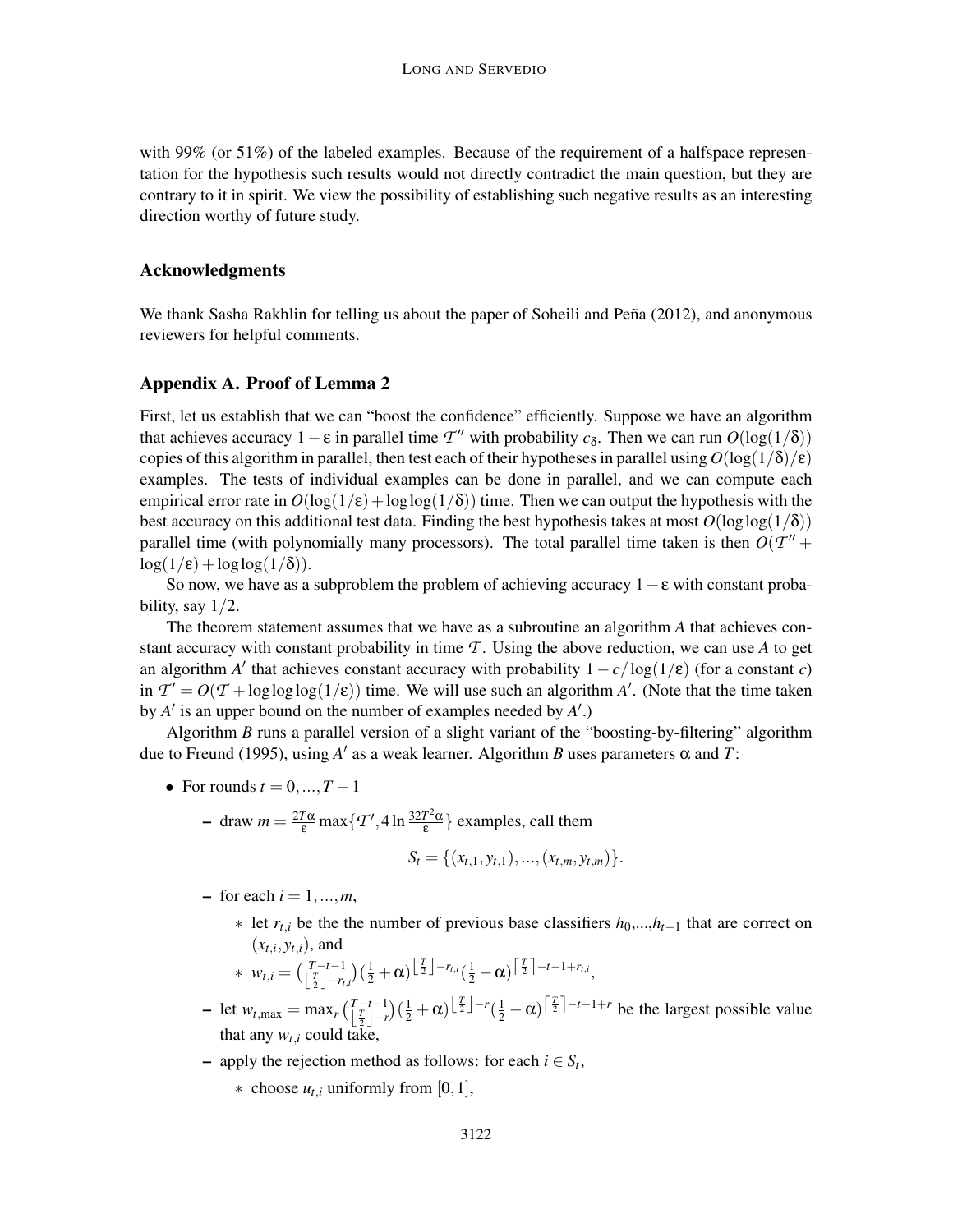\* if 
$$
u_{t,i} \leq \frac{w_{t,i}}{w_{t,\max}}
$$
, set  $a_{t,i} = 1$ 

 $-$  if there is a *j* such that  $j > \frac{T\alpha w_{t, \max}}{\varepsilon} \max \left\{ \sum_{i}^{j}$  $\int_{i=1}^{j} a_{t,i}$ , 4 ln  $\frac{16T^2 \alpha w_{t,\text{max}}}{\epsilon(1-\epsilon)}$  $\epsilon(1-\epsilon)$ o

- ∗ output a hypothesis *h<sup>t</sup>* that predicts randomly,
- $*$  otherwise, pass the examples in  $S_t$  to Algorithm  $A'$ , which returns  $h_t$ .
- Output the classifier obtained by taking a majority vote over  $h_0, ..., h_{T-1}$ .

The only difference between algorithm *B*, as described above, and the way the algorithm is described by Freund (1995) is that, in the above description, a batch of examples is chosen at the beginning of the round. The number of examples is set using Freund's upper bound on the number of examples that can be chosen in a given round (see the displayed equation of the boost-by-majority paper (Freund, 1995) immediately before (18)). In Freund's description of this algorithm, once the condition which causes the algorithm to output a random hypothesis is reached, the algorithm stops sampling, but, for a parallel version, it is convenient to sample all of the examples for a round in parallel.

Freund (1995) proves that, if  $\alpha$  is a constant depending only on the accuracy of the hypotheses output by *A*<sup> $\prime$ </sup>, then  $T = O(\log(1/\epsilon))$  suffices for algorithm *B* to output a hypothesis with accuracy 1− ε with probability 1/2. So the parallel time taken is *O*(log(1/ε)) times the time taken in each iteration.

Let us now consider the time taken in each iteration. The weights for the various examples can be computed in parallel. The value of  $w_{t,i}$  is a product of  $O(T)$  quantities, each of which can be expressed using *T* bits, and can therefore be computed in  $O(poly(log T)) = O(poly(log log(1/\epsilon)))$ parallel time, as can  $w_{t, \text{max}}$ . The rejection step also may be done in  $O(poly(\log \log(1/\epsilon)))$  time in parallel for each example. To check whether there is a *j* such that

$$
j > \frac{T\alpha w_{t,\max}}{\varepsilon} \max \left\{ \sum_{i=1}^j a_{t,i}, 4 \ln \frac{16T^2 \alpha w_{t,\max}}{\varepsilon (1-\varepsilon)} \right\},\,
$$

Algorithm B can compute the prefix sums  $\sum_{i=1}^{j}$  $\int_{i=1}^{J} a_{t,i}$ , and then test them in parallel. The prefix sums can be computed in  $log(T)$  parallel rounds (each on  $log(T)$ -bit numbers), using the standard technique of placing the values of  $a_{t,i}$  on the leaves of a binary tree, and working up from the leaves to the root, computing the sums of subtrees, then making a pass down the tree, passing each node's sum to its right child, and using these to compute prefix sums in the obvious way.

## Appendix B. Proof of Lemma 5

Algorithm  $A_{\text{Nes}}$  is a special case of the algorithm of (2.2.11) on page 81 of the book by Nesterov (2004), obtained by setting  $y_0 \leftarrow \mathbf{0}$  and  $x_0 \leftarrow \mathbf{0}$ . The bound of Lemma 5 is a consequence of Theorem 2.2.3 on page 80 of Nesterov's book. This Theorem applies to all functions *f* that are *µ*-strongly convex, and continuously differentiable with a gradient that is *L*-Lipschitz (see pages 71, 63 and 20). Lemmas 3 and 4 of this paper imply that Theorem 2.2.3 of Nesterov's book applies to Ψ.

Plugging directly into Theorem 2.2.3 (in the special case of (2.2.11))

$$
\Psi(\mathbf{v}_k)-\Psi(\mathbf{w})\leq \frac{4L}{(2\sqrt{L}+k\sqrt{\mu})^2}(\Psi(\mathbf{0})-\Psi(\mathbf{w})+\mu||\mathbf{w}||^2)
$$

which implies the Lemma 5, since  $\Psi(0) < 1$  and  $\Psi(w) > 0$ .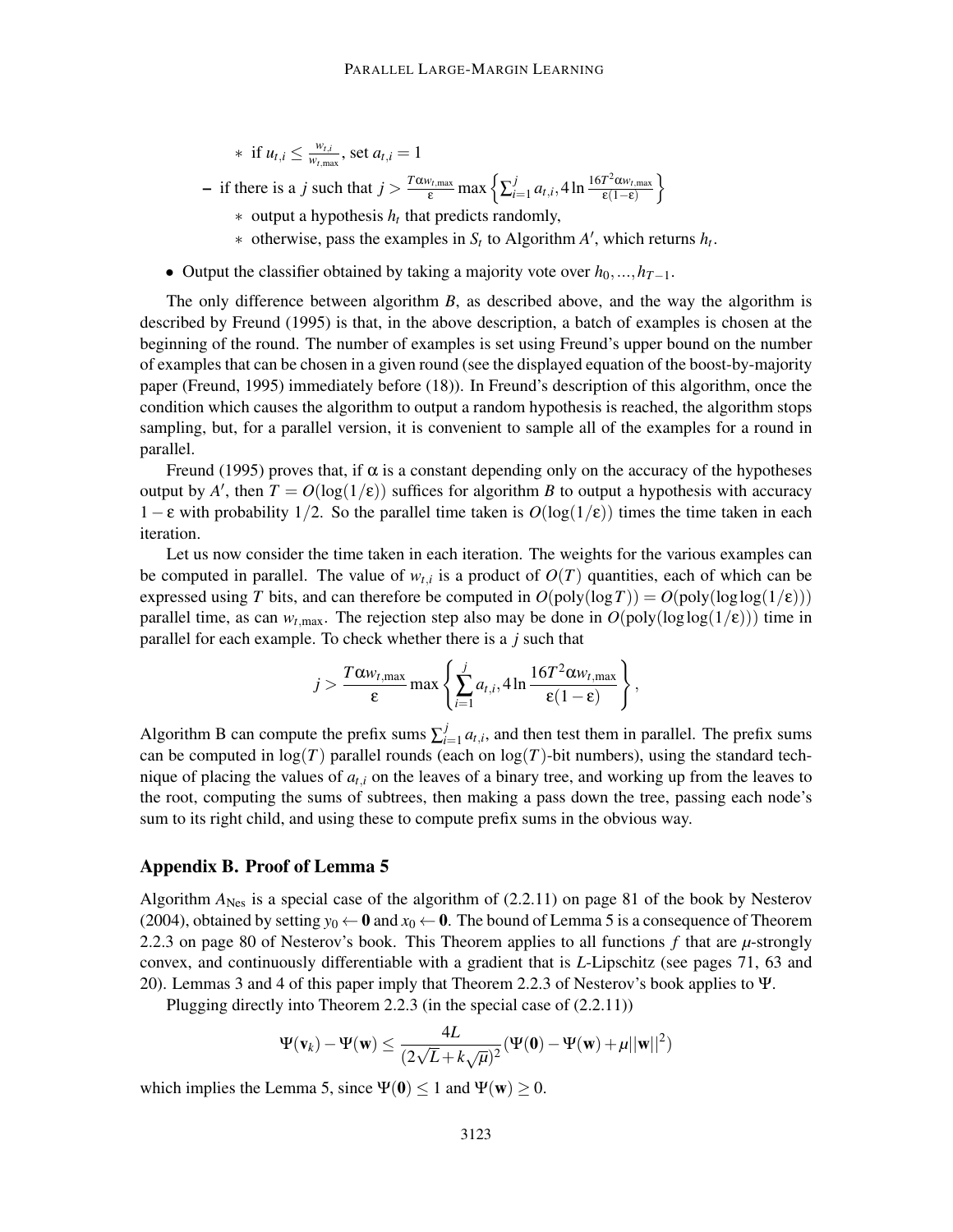# Appendix C. Proof of Lemma 7

First, we prove

$$
\Pr_{A}[\Pr_{\mathbf{x}' \sim \mathcal{D}'}[||\mathbf{x}'|| > 2] > \gamma^4/2] < 1/200.
$$
 (2)

Recall that we sample  $x'$  from *D'* by first sampling x from a distribution *D* over  $B_n$  (so that  $||\mathbf{x}|| = 1$ ), and then setting  $\mathbf{x}' = (1/\sqrt{d})\mathbf{x}A$ , so that (2) is equivalent to

$$
\Pr_{A}[\Pr_{\mathbf{x}\sim\mathcal{D}}\left[||\mathbf{x}A|| > 2\sqrt{d}\right] > \gamma^4/2] < 1/200.
$$

Corollary 1 of the paper of Arriaga and Vempala (2006) directly implies that, for any  $x$  in  $B_n$ , we have

$$
\Pr_A[||\mathbf{x}A|| \ge 2\sqrt{d}] \le 2e^{-\frac{d}{32}},
$$

so

$$
\mathbf{E}_{\mathbf{x}\in D}[\Pr_A[||\mathbf{x}A|| \geq 2\sqrt{d}]] \leq 2e^{-\frac{d}{32}},
$$

which implies

$$
\mathbf{E}_A[\Pr_{\mathbf{x}\in D}[||\mathbf{x}A||\geq 2\sqrt{d}]]\leq 2e^{-\frac{d}{32}}.
$$

Applying Markov's inequality,

$$
\Pr_{A}[\Pr_{\mathbf{x}\in D}[||\mathbf{x}A|| \ge 2\sqrt{d}] > 400e^{-\frac{d}{32}}] \le 1/200.
$$

Setting  $d = O(\log(1/\gamma))$  then suffices to establish (2).

Now, we want to show that  $d = O((1/\gamma^2) \log(1/\gamma))$  suffices to ensure that

$$
\Pr_{A}\left[\Pr_{\mathbf{x}'\sim\mathcal{D}'}\left[\left|\frac{\mathbf{w}'}{\|\mathbf{w}'\|}\cdot\mathbf{x}'\right|<\gamma/2\right] > \gamma^4/2\right] \le 1/200.
$$

As above, Corollary 1 of the paper by Arriaga and Vempala (2006) directly implies that there is an absolute constant  $c_1 > 0$  such that

$$
\Pr_{A}[||\mathbf{w}'|| = ||(1/\sqrt{d})\mathbf{w}A|| > 3/2] \leq 2e^{-c_1d}.
$$

Furthermore, for any  $x \in B_n$ , Corollary 2 of the paper by Arriaga and Vempala (2006) directly implies that there is an absolute constant  $c_2 > 0$  such that

$$
\Pr_{A}[\mathbf{w}' \cdot \mathbf{x}' \le 3\gamma/4] \le 4e^{-c_2\gamma^2d}.
$$

Thus,

$$
\Pr_{A}\left[\frac{\mathbf{w}'}{||\mathbf{w}'||}\cdot\mathbf{x}'\leq\gamma/2\right]\leq 2e^{-c_1d}+4e^{-c_2\gamma^2d}.
$$

Arguing as above, we have

$$
\mathbf{E}_{\mathbf{x}\in D}\left[\Pr_{A}\left[\frac{\mathbf{w}'}{||\mathbf{w}'||}\cdot\mathbf{x}'\leq\gamma/2\right]\right]\leq 2e^{-c_1d}+4e^{-c_2\gamma^2d},
$$
\n
$$
\mathbf{E}_{A}\left[\Pr_{\mathbf{x}\in D}\left[\frac{\mathbf{w}'}{||\mathbf{w}'||}\cdot\mathbf{x}'\leq\gamma/2\right]\right]\leq 2e^{-c_1d}+4e^{-c_2\gamma^2d},
$$
\n
$$
\Pr_{A}\left[\Pr_{\mathbf{x}\in D}\left[\frac{\mathbf{w}'}{||\mathbf{w}'||}\cdot\mathbf{x}'\leq\gamma/2\right]>200(2e^{-c_1d}+4e^{-c_2\gamma^2d})\right]\leq 1/200,
$$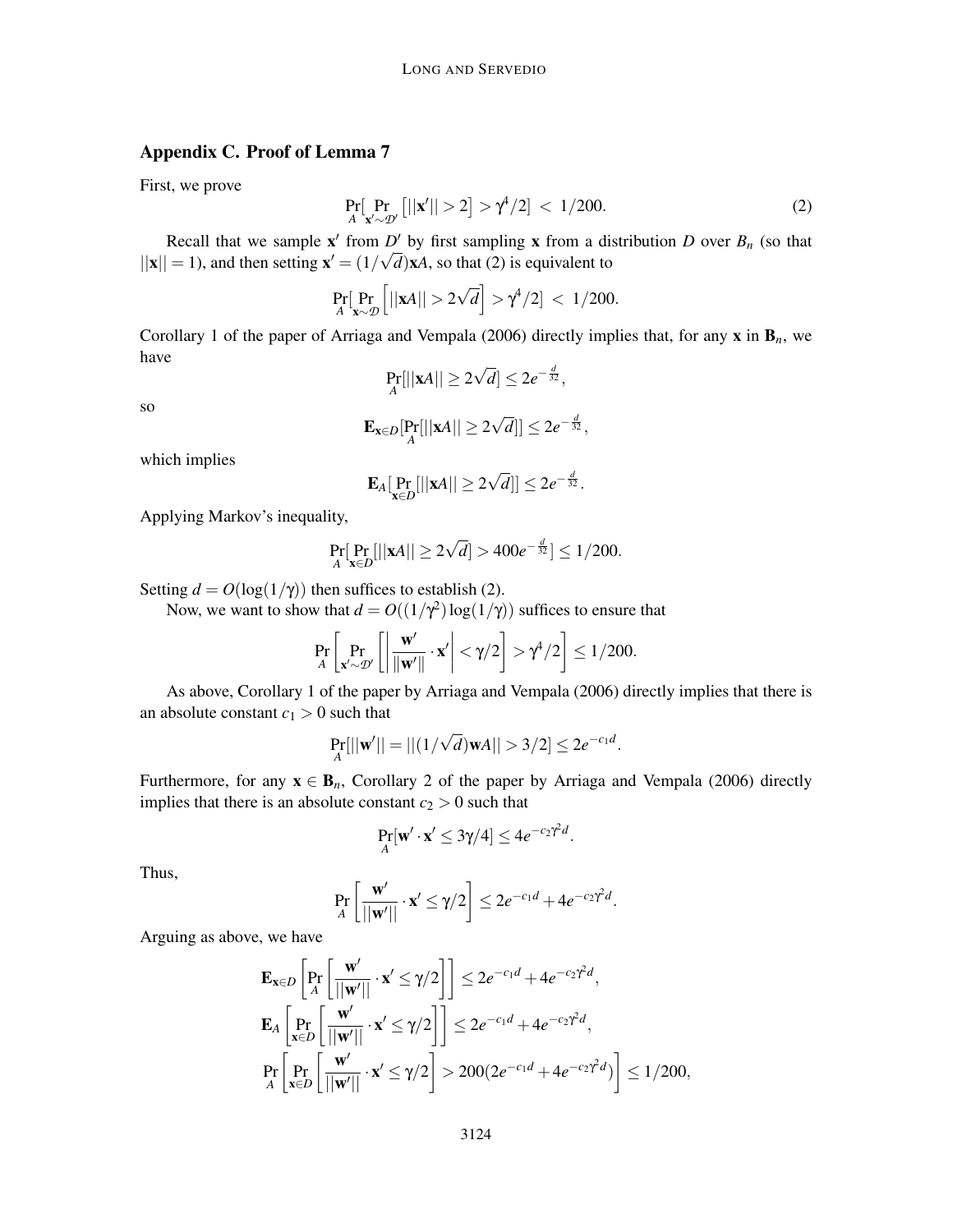from which  $d = O((1/\gamma^2) \log(1/\gamma))$  suffices to get

$$
\Pr_{A}\left[\Pr_{\mathbf{x}\in D}\left[\frac{\mathbf{w}'}{||\mathbf{w}'||}\cdot \mathbf{x}'\leq \gamma/2\right] > \gamma^4/2\right] \leq 1/200,
$$

completing the proof.

#### Appendix D. Proof of Lemma 13

First,  $A_r$  finds a rough guess  $u_1$  such that

$$
\sqrt{z}/2 \le u_1 \le \sqrt{z}.\tag{3}
$$

This can be done by checking in parallel, for each of  $\theta \in \{1/2^L, 1/2^{L-1}, ..., 1/2, 1, 2, ..., 2^L\}$ , whether  $\sqrt{z} \geq \theta$ , and outputting the largest such θ. This first step takes  $O(\log L)$  time using  $O(L)$  processors. Then, using  $u_1$  as the initial solution,  $A_r$  runs Newton's method to find a root of the function  $f$ defined by  $f(u) = u^2 - z$ , repeatedly

$$
u_{k+1} = \frac{1}{2} \left( u_k + \frac{z}{u_k} \right). \tag{4}
$$

As we will see below, this is done for  $k = 1, ..., O(\log L + \log \log(1/\beta))$ . Using the fact that the initial value  $u_1$  is an *L*-bit rational number, a straightforward analysis using (4) shows that for all  $k \leq O(\log L + \log \log(1/\beta))$  the number  $u_k$  is a rational number with poly $(L, \log(1/\beta))$  bits (if  $b_k$ ) is the number of bits required to represent  $u_k$ , then  $b_{k+1} \leq 2b_k + O(L)$ ). Standard results on the parallel complexity of integer multiplication thus imply that for  $k \le O(\log L + \log \log(1/\beta))$  the exact value of  $u_k$  can be computed in the parallel time and processor bounds claimed by the Lemma. To prove the Lemma, then, it suffices to show that taking  $k = O(\log L + \log \log(1/\beta))$  gives the desired accuracy; we do this next.

The Newton iterates defined by (4) satisfy

$$
\frac{u_{k+1} - \sqrt{z}}{u_{k+1} + \sqrt{z}} = \left(\frac{u_k - \sqrt{z}}{u_k + \sqrt{z}}\right)^2
$$

(see Weisstein, 2011), which, using induction, gives

$$
\frac{u_{k+1}-\sqrt{z}}{u_{k+1}+\sqrt{z}}=\left(\frac{u_1-\sqrt{z}}{u_1+\sqrt{z}}\right)^{2^k}.
$$

Solving for  $u_{k+1}$  yields

$$
u_{k+1} = \sqrt{z} \left( \frac{1 + \left( \frac{u_1 - \sqrt{z}}{u_1 + \sqrt{z}} \right)^{2^k}}{1 - \left( \frac{u_1 - \sqrt{z}}{u_1 + \sqrt{z}} \right)^{2^k}} \right) = \sqrt{z} \left( 1 + \frac{2 \left( \frac{u_1 - \sqrt{z}}{u_1 + \sqrt{z}} \right)^{2^k}}{1 - \left( \frac{u_1 - \sqrt{z}}{u_1 + \sqrt{z}} \right)^{2^k}} \right).
$$

Thus,

$$
u_{k+1} - \sqrt{z} = \frac{2\sqrt{z} \left(\frac{u_1 - \sqrt{z}}{u_1 + \sqrt{z}}\right)^{2^k}}{1 - \left(\frac{u_1 - \sqrt{z}}{u_1 + \sqrt{z}}\right)^{2^k}}
$$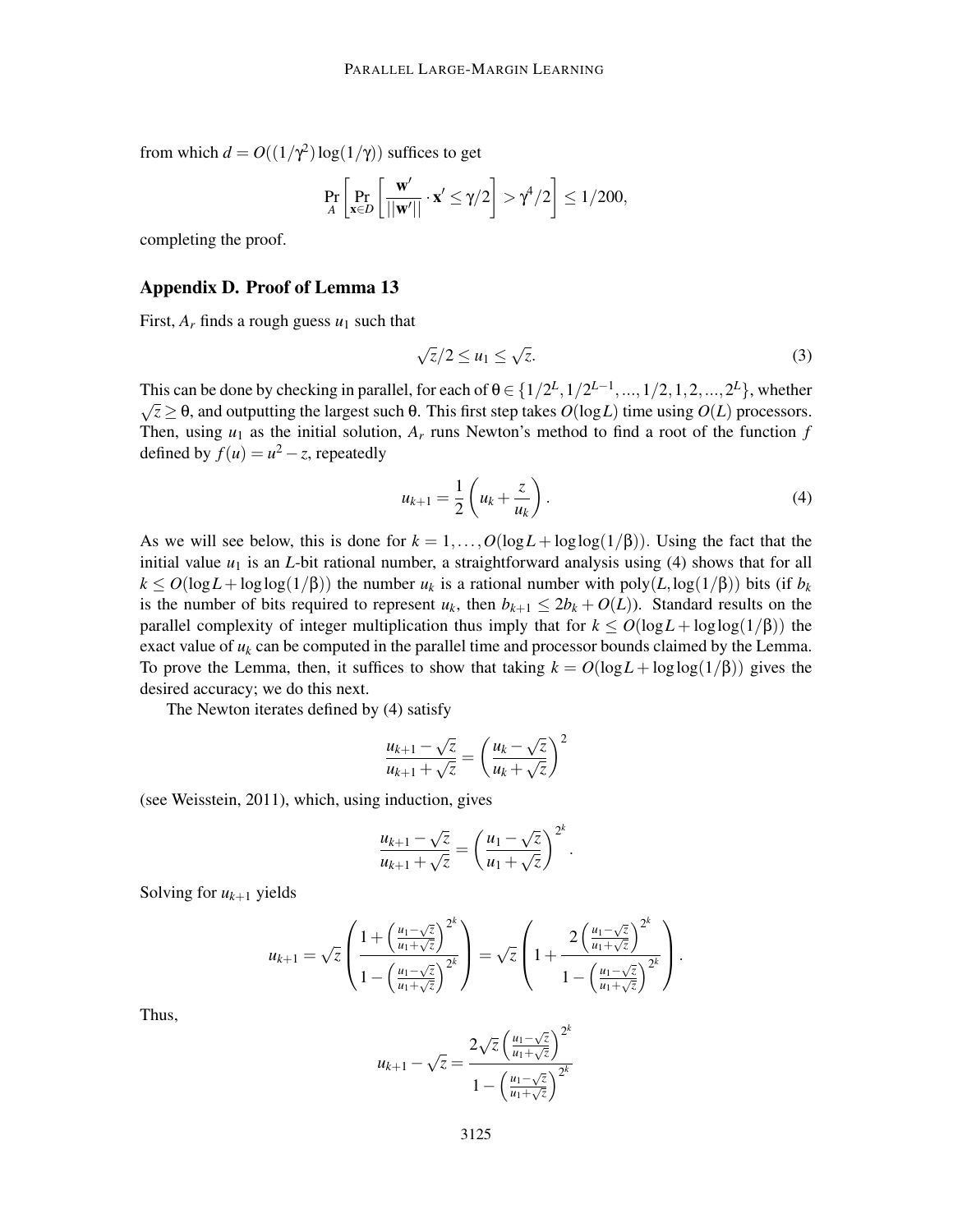and, therefore, to get  $|u_{k+1} - \sqrt{z}| \leq \beta$ , we only need

$$
\left(\frac{u_1-\sqrt{z}}{u_1+\sqrt{z}}\right)^{2^k}\leq \min\left\{\frac{\beta}{4\sqrt{z}},1/2\right\}.
$$

 $h^2$ 

Applying (3),

$$
(1/4)^{2^k} \le \min\left\{\frac{\beta}{4\sqrt{z}}, 1/2\right\}
$$

also suffices, and, solving for *k*, this means that

$$
O(\log \log z + \log \log(1/\beta)) = O(\log L + \log \log(1/\beta))
$$

iterations are enough.

## References

- N. Alon and N. Megiddo. Parallel linear programming in fixed dimension almost surely in constant time. *J. ACM*, 41(2):422–434, 1994.
- R. I. Arriaga and Santosh Vempala. An algorithmic theory of learning: Robust concepts and random projection. *Machine Learning*, 63(2):161–182, 2006.
- P. Beame, S.A. Cook, and H.J. Hoover. Log depth circuits for division and related problems. *SIAM J. on Computing*, 15(4):994–1003, 1986.
- H. Block. The Perceptron: A model for brain functioning. *Reviews of Modern Physics*, 34:123–135, 1962.
- A. Blum. Random Projection, Margins, Kernels, and Feature-Selection. In *Subspace, Latent Structure and Feature Selection*, pages 52–68, 2006.
- A. Blumer, A. Ehrenfeucht, D. Haussler, and M. Warmuth. Learnability and the Vapnik-Chervonenkis dimension. *Journal of the ACM*, 36(4):929–965, 1989.
- J. Bradley, A. Kyrola, D. Bickson, and C. Guestrin. Parallel coordinate descent for l1-regularized loss minimization. In *Proc. 28th ICML*, pages 321–328, 2011.
- J. K. Bradley and R. E. Schapire. Filterboost: Regression and classification on large datasets. In *Proc. 21st NIPS*, 2007.
- N. Bshouty, S. Goldman, and H.D. Mathias. Noise-tolerant parallel learning of geometric concepts. *Inf. and Comput.*, 147(1):89–110, 1998. ISSN 0890-5401. doi: DOI: 10.1006/inco.1998.2737.
- M. Collins, R. E. Schapire, and Y. Singer. Logistic regression, adaboost and bregman distances. *Machine Learning*, 48(1-3):253–285, 2002.
- A. d'Aspremont. Smooth optimization with approximate gradient. *SIAM Journal on Optimization*, 19 (3): 1171–1183, 2008.

 $\blacksquare$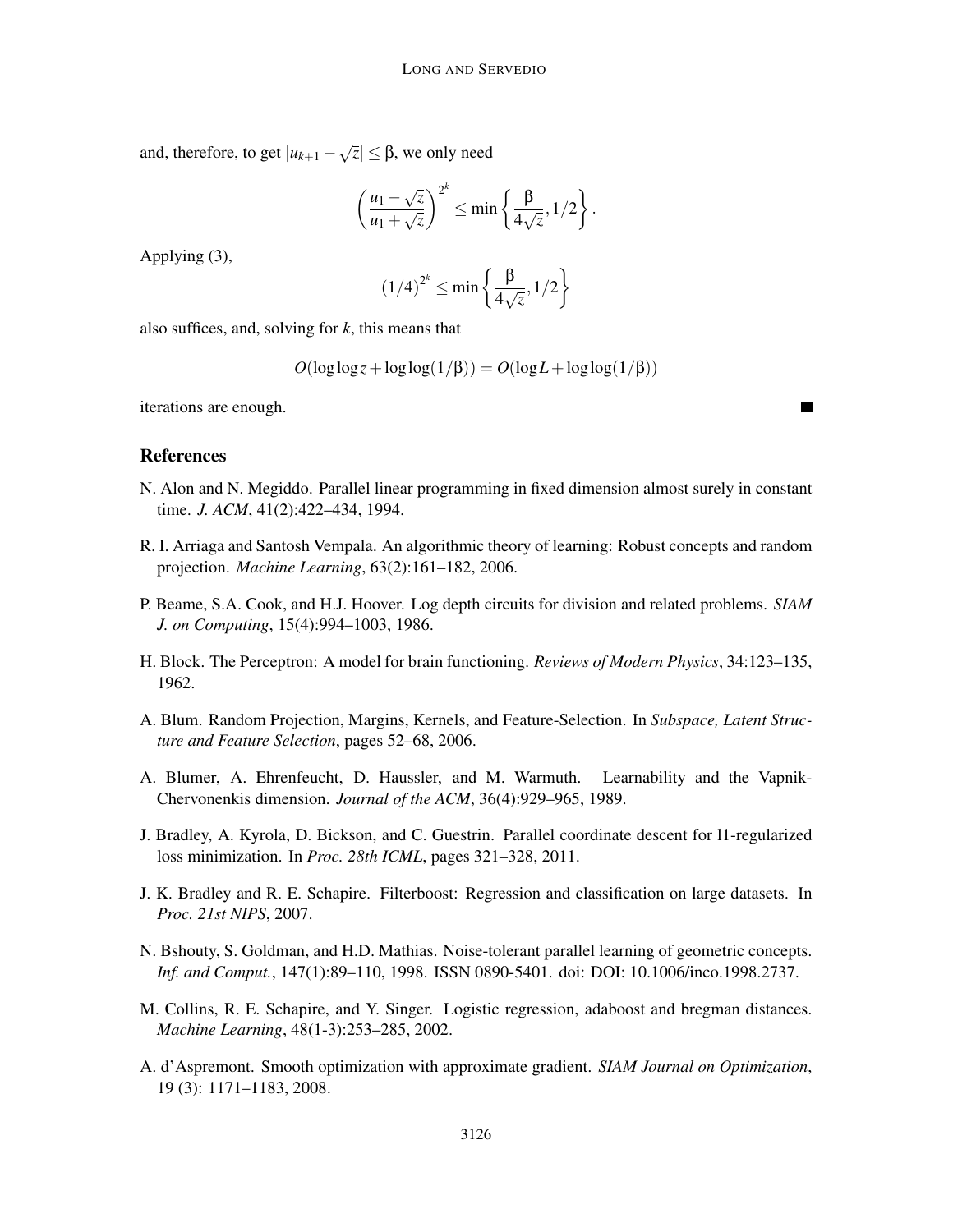- O. Dekel, R. Gilad-Bachrach, O. Shamir, and L. Xiao. Optimal distributed online prediction. In *Proc. 28th ICML*, pages 713–720, 2011.
- C. Domingo and O. Watanabe. MadaBoost: A modified version of AdaBoost. In *Proc. 13th COLT*, pages 180–189, 2000.
- Y. Freund. Boosting a weak learning algorithm by majority. *Information and Computation*, 121 (2): 256–285, 1995.
- Y. Freund. An adaptive version of the boost-by-majority algorithm. *Machine Learning*, 43(3):293– 318, 2001.
- Y. Freund and R. E. Schapire. Large margin classification using the perceptron algorithm. *Machine Learning*, 37(3):277–296, 1999.
- R. Greenlaw, H.J. Hoover, and W.L. Ruzzo. *Limits to Parallel Computation: P-Completeness Theory*. Oxford University Press, New York, 1995.
- A. Kalai and R. Servedio. Boosting in the presence of noise. *Journal of Computer & System Sciences*, 71(3):266–290, 2005.
- N. Karmarkar. A new polynomial time algorithm for linear programming. *Combinat.*, 4:373–395, 1984.
- M. Kearns and Y. Mansour. On the boosting ability of top-down decision tree learning algorithms. In *Proc. 28th STOC*, pages 459–468, 1996.
- M. Kearns and U. Vazirani. *An Introduction to Computational Learning Theory*. MIT Press, Cambridge, MA, 1994.
- N. Littlestone. From online to batch learning. In *Proc. 2nd COLT*, pages 269–284, 1989.
- P. Long and R. Servedio. Martingale boosting. In *Proc. 18th COLT*, pages 79–94, 2005.
- P. Long and R. Servedio. Adaptive martingale boosting. In *Proc. 22nd NIPS*, pages 977–984, 2008.
- P. Long and R. Servedio. Algorithms and hardness results for parallel large margin learning. In *Proc. 25th NIPS*, 2011.
- Y. Mansour and D. McAllester. Boosting using branching programs. *Journal of Computer & System Sciences*, 64(1):103–112, 2002.
- Y. Nesterov. *Introductory lectures on Convex Optimization*. Kluwer, 2004.
- Y. Nesterov. Excessive gap technique in nonsmooth convex minimization. *SIAM J. Optimization*, 16(1):235–249, 2005.
- A. Novikoff. On convergence proofs on perceptrons. In *Proceedings of the Symposium on Mathematical Theory of Automata*, volume XII, pages 615–622, 1962.
- F. Rosenblatt. The Perceptron: a probabilistic model for information storage and organization in the brain. *Psychological Review*, 65:386–407, 1958.